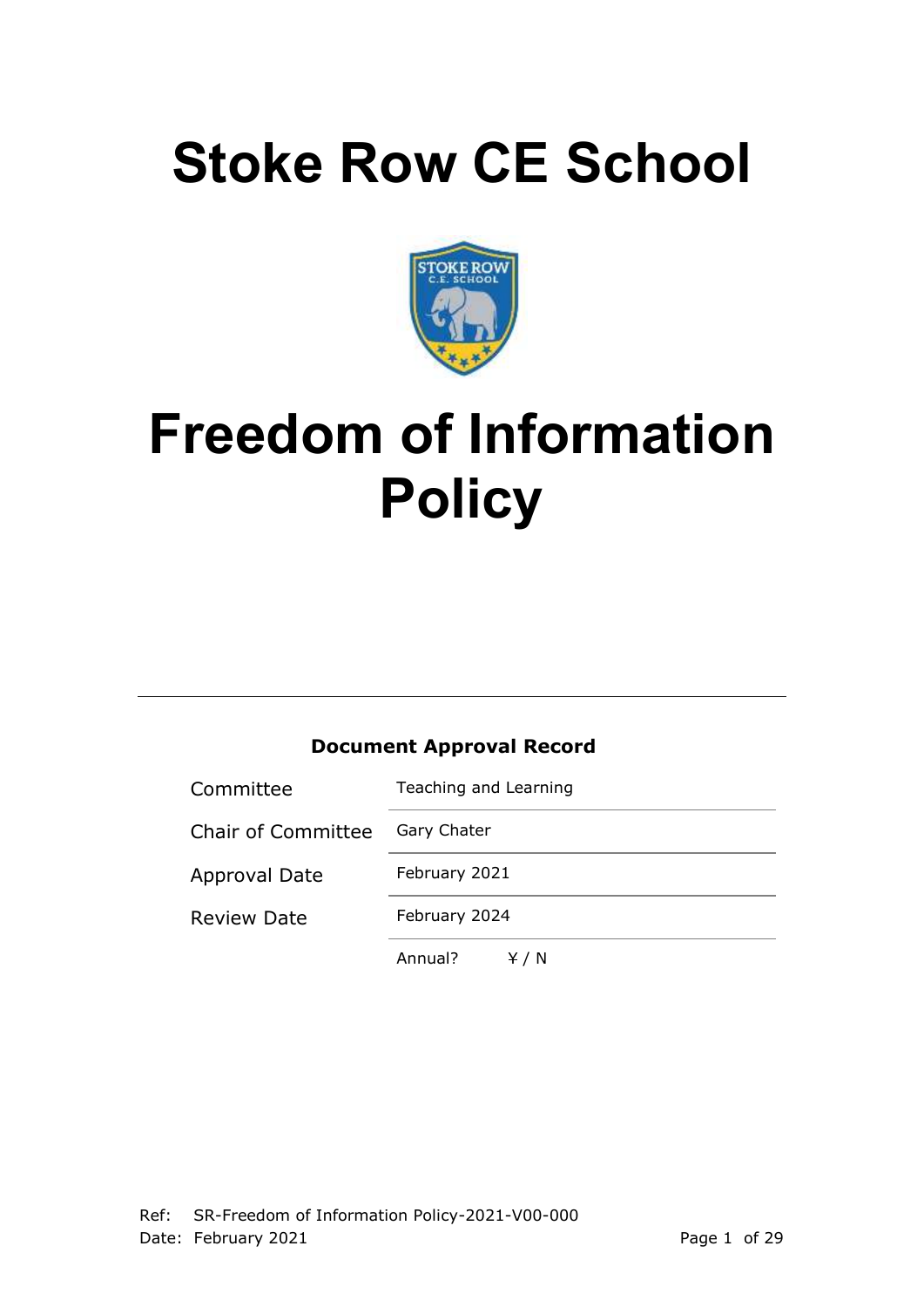'Shine like stars and become light in our world'

At Stoke Row School we aim for our children to have the brightest futures, each one nurtured individually to be a guiding light with a unique sparkle. We teach on another to live with kindness and respect.

We help our children to understand that with courage and perseverance they can excel.

These policies are all created in line with the Christian foundation of this school which is expressed through our five core values and our view that every child is unique and valued.

# **Contents**

<span id="page-1-0"></span>

| $\mathbf{1}$ |  |
|--------------|--|
| 2            |  |
| 3            |  |
| 4            |  |
| 5            |  |
| 6            |  |
| 7            |  |
| 8            |  |
| 9            |  |
| 10           |  |
|              |  |
|              |  |
|              |  |
|              |  |
|              |  |
|              |  |
|              |  |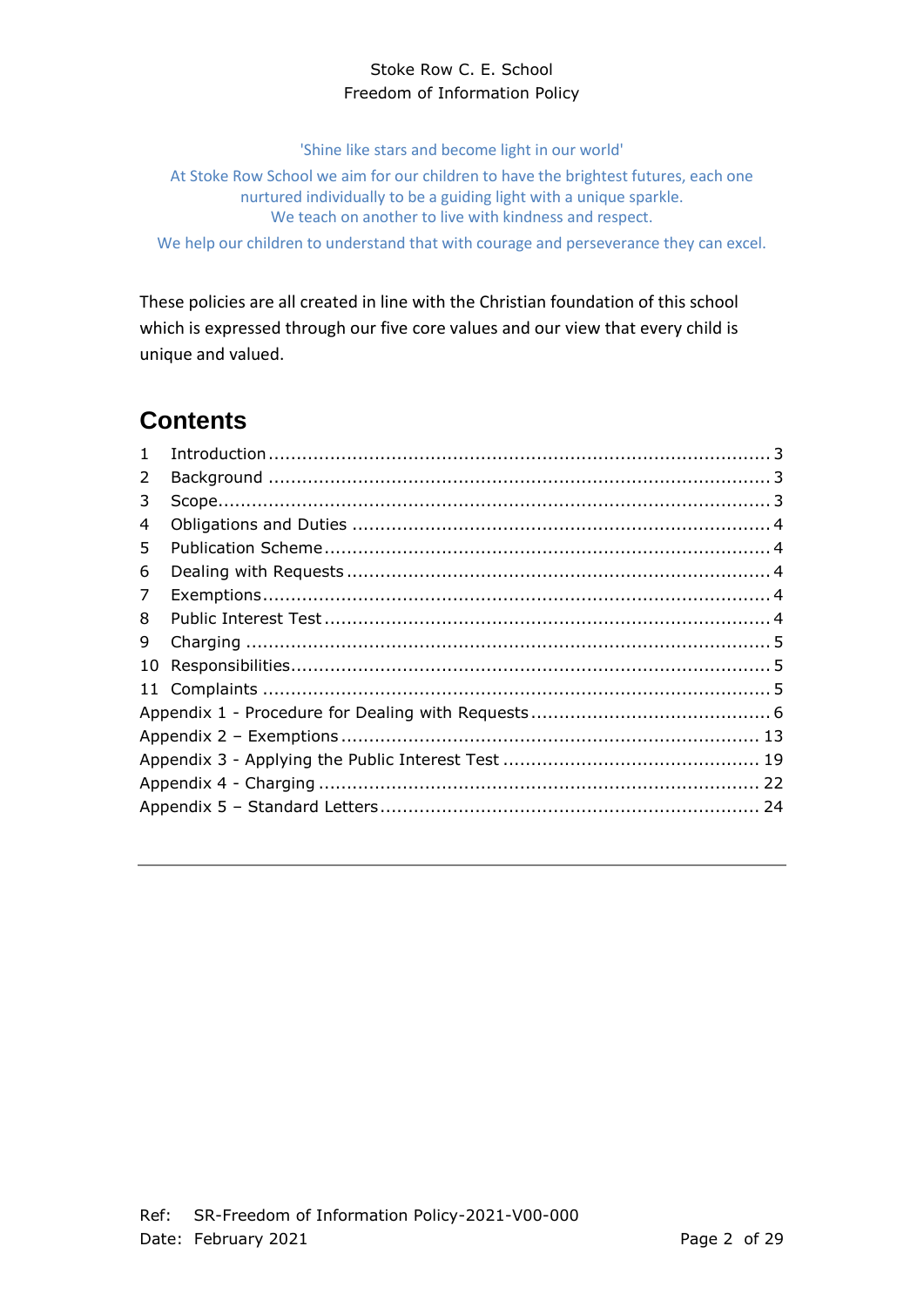# **1 Introduction**

Stoke Row CE Primary School is committed to the Freedom of Information Act 2000 and to the principles of accountability and the general right of access to information, subject to legal exemptions. This policy outlines our response to the Act and a framework for managing requests.

# <span id="page-2-0"></span>**2 Background**

The Freedom of Information Act 2000 (FoI) came fully into force on January 1 2005. Under the Act, any person has a legal right to ask for access to information held by the school. They are entitled to be told whether the school holds the information, and to receive a copy, subject to certain exemptions.

The information which the school routinely makes available to the public is included in the Publication Scheme. Requests for other information should be dealt with in accordance with the statutory guidance. While the Act assumes openness, it recognises that certain information is sensitive. There are exemptions to protect this information.

The Act is fully retrospective, so that any past records which the school holds are covered by the Act. The [Information and Records Management Society](http://www.irms.org.uk/) have produced some 'toolkits' (see [RM Toolkit for Schools -](http://www.irms.org.uk/resources/848) May 2008 and [Toolkit For](http://www.irms.org.uk/resources/873)  [Managing Paper Records\)](http://www.irms.org.uk/resources/873), to guide schools on how long they should keep school records. It is an offence to wilfully conceal, damage or destroy information in order to avoid responding to an enquiry, so it is important that no records that are the subject of an enquiry are amended or destroyed.

Requests under FoI can be addressed to anyone in the school; so all staff need to be aware of the process for dealing with requests. Requests must be made in writing, (including email), and should include the enquirers name and correspondence address, and state what information they require. They do not have to mention the Act, nor do they have to say why they want the information. There is a duty to respond to all requests, telling the enquirer whether or not the information is held, and supplying any information that is held, except where exemptions apply. There is no need to collect data in specific response to an FoI enquiry. There is a time limit of 20 days excluding school holidays for responding to the request.

The [Information Commissioner's Office \(ICO\)](http://www.ico.gov.uk/), an independent UK authority set up to promote access to official information and to protect personal information, provides help and advice. The [Ministry of Justice,](http://www.justice.gov.uk/) whose work spans criminal, civil and family justice, democracy, rights and the constitution, also provides information on [Freedom of Information.](http://www.justice.gov.uk/information-access-rights/foi-guidance-for-practitioners)

This policy document has been created from a model policy, the original of which can be found on the Staffordshire Learning Net under [School Administration >](http://education.staffordshire.gov.uk/SchoolAdministration/DataProtectionFreedomInformation/FreedomInformation/ModelPolicy/)  [Data Protection and Freedom of Information.](http://education.staffordshire.gov.uk/SchoolAdministration/DataProtectionFreedomInformation/FreedomInformation/ModelPolicy/) 

Other policy and guidance documents may be found on Oxfordshire County Council's Intranet - [Insite.](http://intranet.oxfordshire.gov.uk/wps/wcm/connect/occ/Insite/Home/)

Navigate to: -

Schools – Governor Services – Governing Body Work – Policies

# <span id="page-2-1"></span>**3 Scope**

The FoI Act (FoIA) joins the Data Protection Act (DPA) and the Environmental Information Regulations (EIR) as legislation under which anyone is entitled to request information from the school.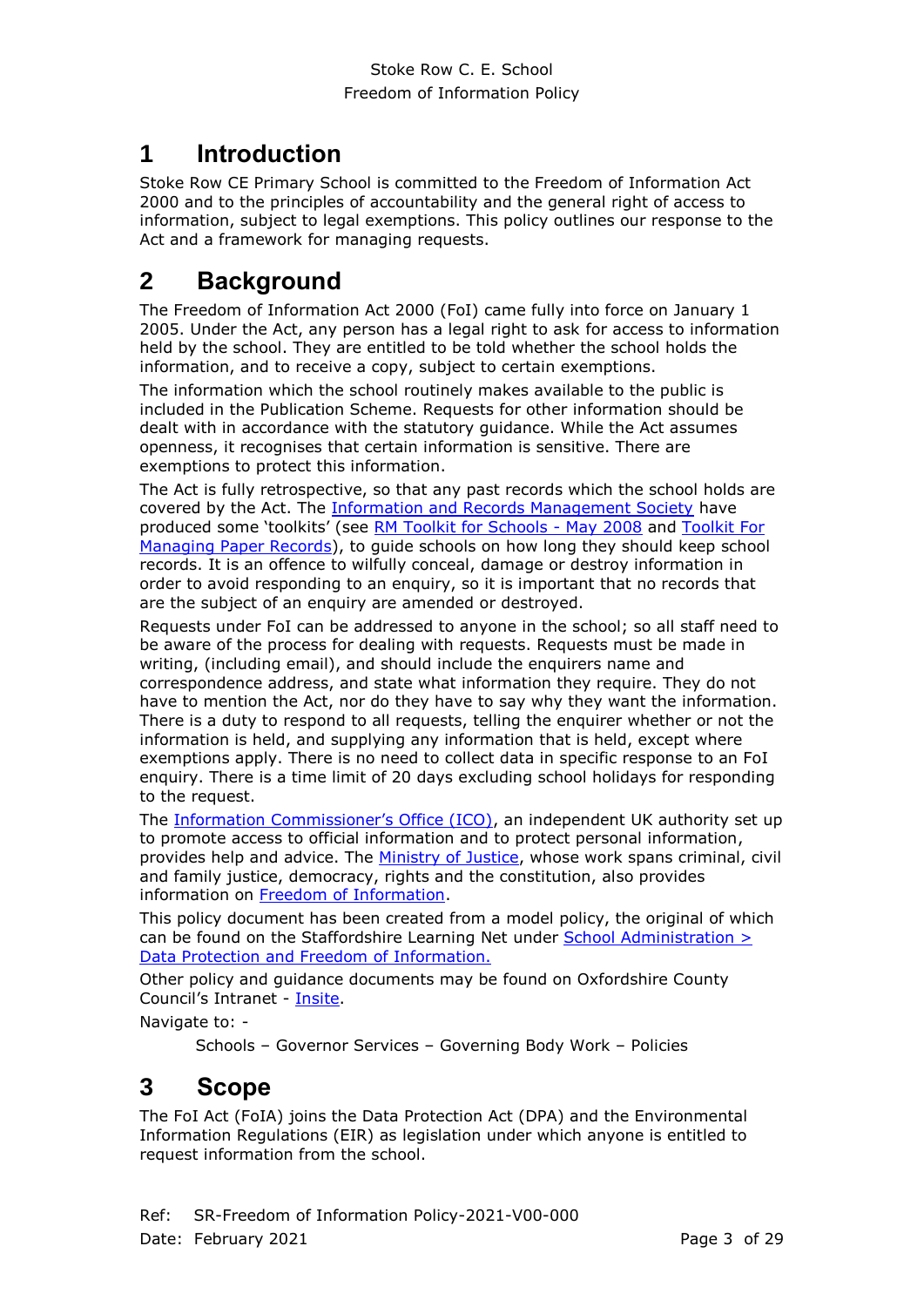Requests for personal data are still covered by the Data Protection Act (DPA). Individuals can request to see what information the school holds about them. This is known as a Subject Access Request, and must be dealt with accordingly. Requests for information about anything relating to the environment – such as air, water, land, the natural world or the built environment and any factor or measure affecting these – are covered by the Environmental Information Regulations. They also cover issues relating to Health and Safety. For example queries about chemicals used in the school or on school land, phone masts, car parks etc. would all be covered by the EIR. Requests under EIR are dealt with in the same way as those under FoIA, but unlike FoIA requests, they do not need to be written and can be verbal.

If any element of a request to the school includes personal or environmental information, these elements must be dealt with under DPA or EIR. Any other information is a request under FoIA, and must be dealt with accordingly.

# <span id="page-3-0"></span>**4 Obligations and Duties**

The school recognises its duty to:

- provide advice and assistance to anyone requesting information. We will respond to straightforward verbal requests for information, and will help enquirers to put more complex verbal requests into writing so that they can be handled under the Act.
- tell enquirers whether or not we hold the information they are requesting (the duty to confirm or deny), and provide access to the information we hold in accordance with the procedures laid down in Appendix 1.

# <span id="page-3-1"></span>**5 Publication Scheme**

Stoke Row CE Primary School has adopted the Model Publication Scheme for Schools approved by the Information Commissioner.

The Publication Scheme and the materials it covers is available from the School office. It is also published on our website [\(www.stoke-row-school.co.uk\)](http://www.stoke-row-school.co.uk/).

# <span id="page-3-2"></span>**6 Dealing with Requests**

We will respond to all requests in accordance with the procedures laid down in Appendix 1.

We will ensure that all staff are aware of the procedures.

# <span id="page-3-3"></span>**7 Exemptions**

Certain information is subject to either absolute or qualified exemptions. The exemptions are listed in Appendix 2.

When we wish to apply a qualified exemption to a request, we will invoke the public interest test procedures to determine if public interest in applying the exemption outweighs the public interest in disclosing the information.

We will maintain a register of requests where we have refused to supply information, and the reasons for the refusal. The register will be retained for 5 years.

# <span id="page-3-4"></span>**8 Public Interest Test**

Unless it is in the public interest to withhold information, it has to be released. We will apply the Public Interest Test before any qualified exemptions are applied.

Ref: SR-Freedom of Information Policy-2021-V00-000 Date: February 2021 **Page 4 of 29**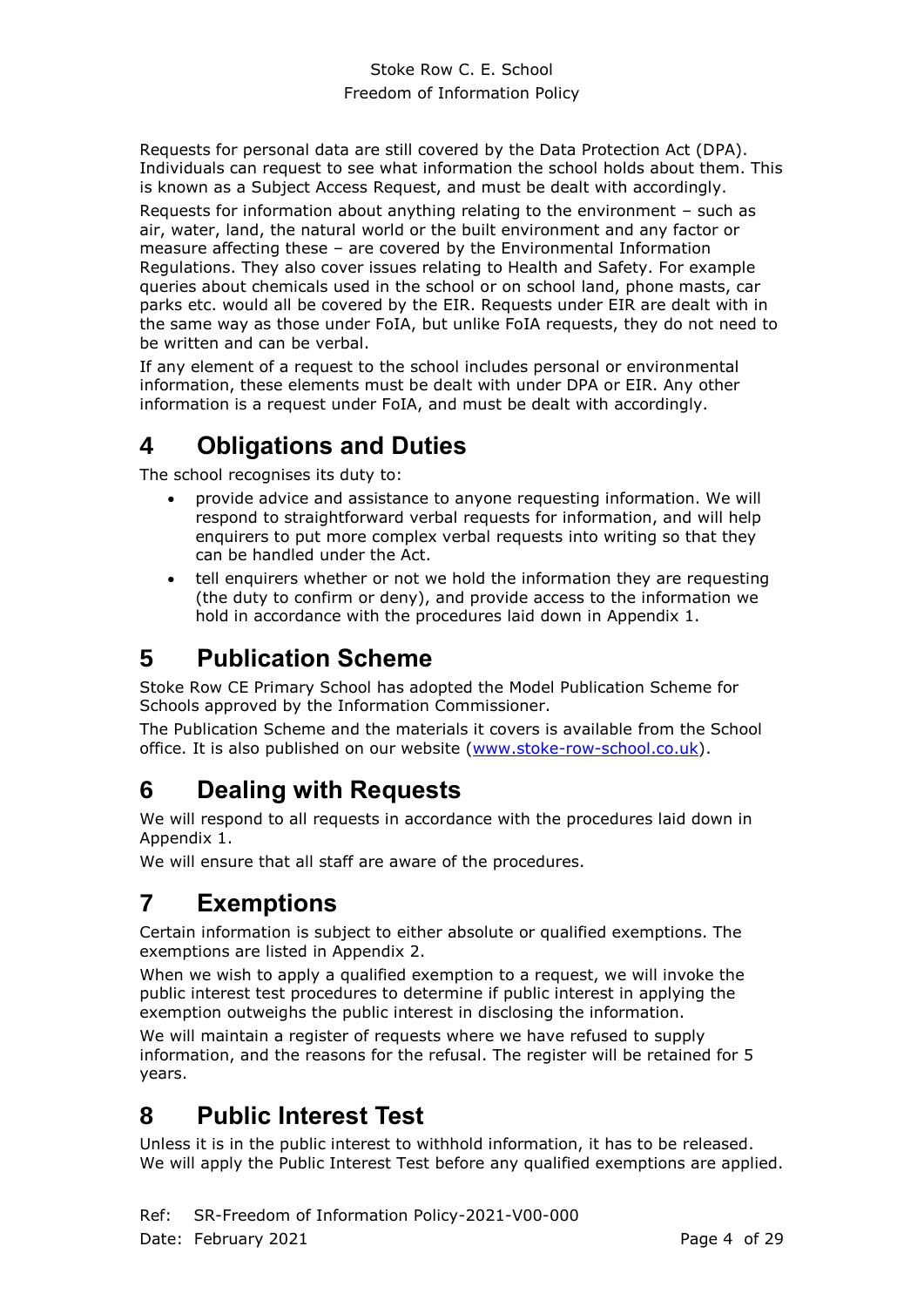For information on applying the Public Interest Test see Appendix 3.

# <span id="page-4-0"></span>**9 Charging**

We reserve the right to refuse to supply information where the cost of doing so exceeds the statutory maximum, currently £450.

We also reserve the right to charge a fee for complying with requests for information under FoI. The fees will be calculated according to FoI regulations, (see Appendix 4) and the requester notified of the charge before information is supplied.

Costs will be calculated by taking account of staff time as well as direct costs, but if the total is less than the statutory maximum, we will only charge the direct costs (e.g. printing, postage etc.). If the cost exceeds the statutory maximum we will charge for time and direct costs. It is good practice to contact the enquirer, and see if they wish to reduce the request, thus reducing the time and costs to below the maximum.

If you are considering charging it is important to read "How Much Can I charge?" on page [9,](#page-8-0) and Appendix 4, to understand exactly what can be included.

# <span id="page-4-1"></span>**10 Responsibilities**

The Governing Body has delegated the day-to-day responsibility for compliance with the FoIA to the Head Teacher.

# <span id="page-4-2"></span>**11 Complaints**

Any comments or complaints will be dealt with through the school's normal complaints procedure.

We will aim to determine all complaints within 15 school working days of receipt.

The Governing Body will review and evaluate our success rate in meeting this target. The school will maintain records of all complaints and their outcome.

If on investigation the school's original decision is upheld, then the school has a duty to inform the complainant of their right to appeal to the Information Commissioner's office.

Appeals should be made in writing to the Information Commissioner's office. They can be contacted at :-

First Contact Team **Information Commissioner's Office** Wycliffe House Water Lane Wilmslow SK9 5AF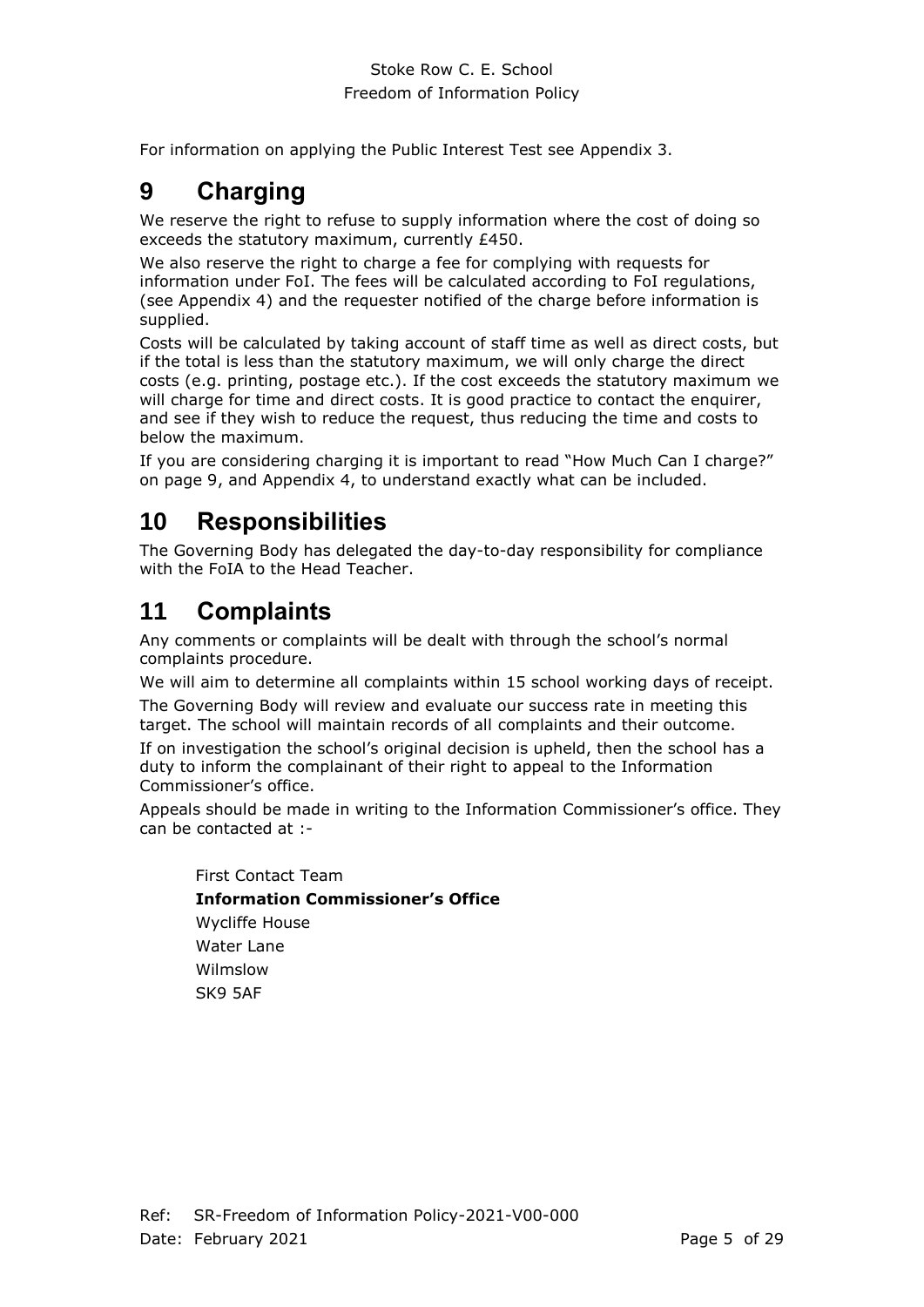# <span id="page-5-0"></span>**Appendix 1 - Procedure for Dealing with Requests**

- *Note: This Appendix is adapted from the DCSF Guide for Maintained Schools on Full Implementation from January 2005, with the exception of paras 17 – 21 which have been changed to reflect amended guidance. Additional information may be found on the [Infornation Commisioner's Office](http://www.ico.gov.uk/for_organisations/freedom_of_information/guide/receiving_a_request.aspx)  [website.](http://www.ico.gov.uk/for_organisations/freedom_of_information/guide/receiving_a_request.aspx)*
- 1. To handle a request for information the governing body or delegated person will need to ask themselves a series of questions. These are set out below and shown on pages 12 - 13 as process maps.

## **Is it a FoI request for information?**

- 2. A request for information may be covered by one, or all, of three information rights :-
	- *Data Protection enquiries* (or subject access requests) are ones where the enquirer asks to see what personal information the school holds about the enquirer. If the enquiry is a Data Protection request, follow your existing school DPA guidance.
	- *Environmental Information Regulations enquiries* are ones which relate to air, water, land, natural sites, built environment, flora and fauna, and health, and any decisions and activities affecting any of these. These could therefore include enquiries about recycling, phone masts, school playing fields, car parking etc. If the enquiry is about environmental information, follow the quidance on the IC's website [here](http://www.ico.gov.uk/for_organisations/environmental_information_guide.aspx) or the DEFRA website [here.](http://www.defra.gov.uk/corporate/about/how/opengov/)
	- *FoI enquiries* are concerned with all other information and the reasoning behind decisions and policies. The request does not have to mention the FoI Act. All requests for information that are not data protection or environmental information requests are covered by the FoI Act.

## **Is this a valid FoI request for information?**

3. An FoI request should :-

÷,

- be **in writing**, including email or FAX;
- **state the enquirer's name and correspondence address** (email addresses are allowed);
- **describe the information requested** there must be enough information to be able to identify and locate the information<sup>1</sup>; and
- not be covered by one of the other pieces of legislation.
- 4. Verbal enquiries are not covered by the FoI Act. Such enquiries can be dealt with where the enquiry is relatively straightforward and can be dealt with satisfactorily. However, for more complex enquiries, and to avoid disputes

 $1$  In cases where the enquiry is ambiguous assist the enquirer to describe more clearly the information requested. Where possible, establish direct contact. The aim is to clarify the nature of the information requested and not to determine the aims or motivation of the enquirer. If you notify the enquirer that you need further information to enable you to answer, you do not have to deal with the request until the further information is received. The response time limit starts from the date this is received.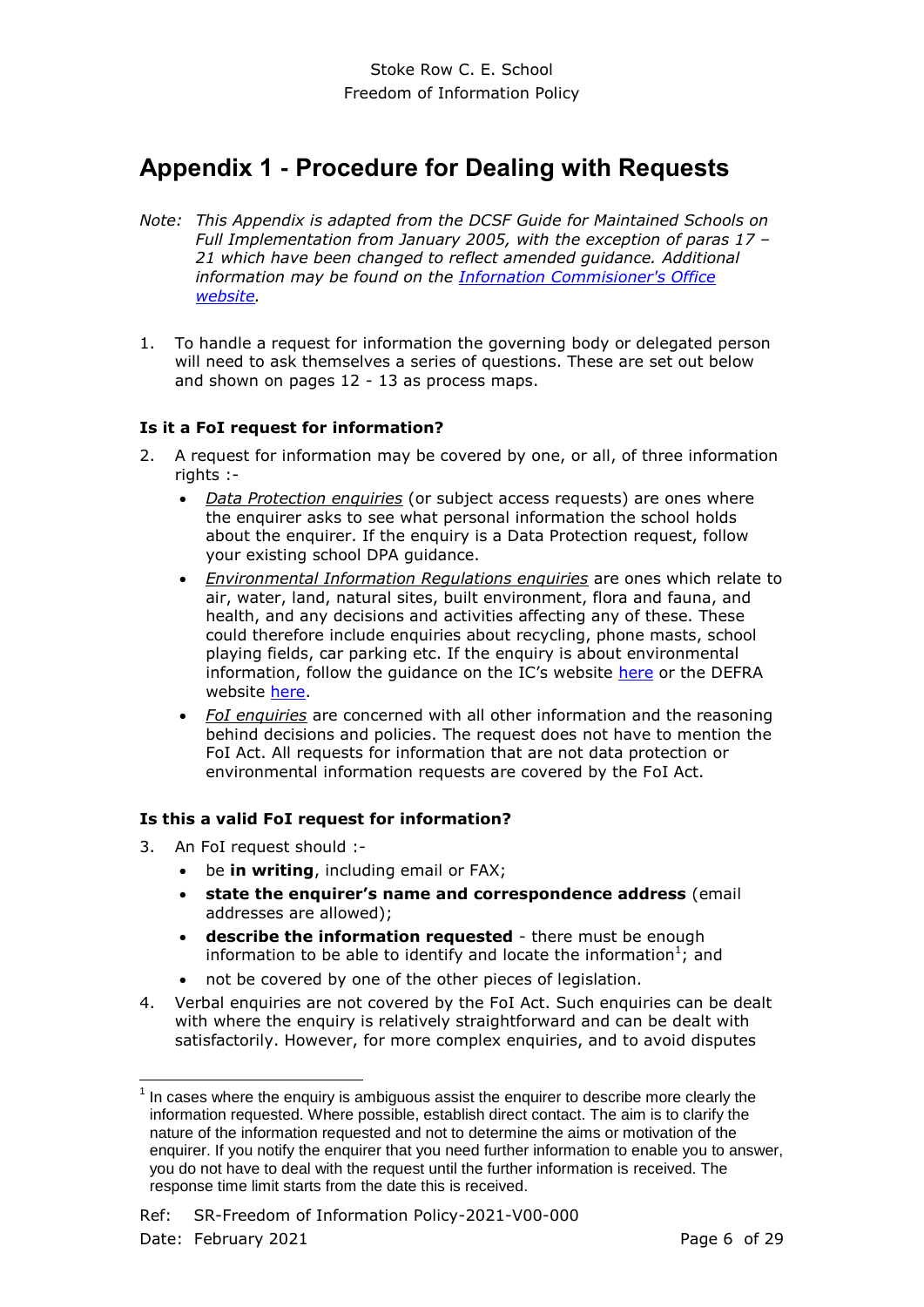over what was asked for, you should ask the enquirer to put the request in writing or email, when the request will become subject to FoI.

## **Does the school hold the information?**

- 5. "Holding" information means information relating to the business of the school :
	- the school has **created**, or
	- the school has **received from another** body or person, or
	- **held by another** body **on** the **school's behalf**.
- 6. Information means both hard copy and digital information, including email.
- 7. If the school does not hold the information, you do not have to create or acquire it just to answer the enquiry, although a reasonable search should be made before denying that you have got information the school might be expected to hold.

## **Has the information requested already been made public?**

8. If the information requested is already in the public domain, for instance through your Publication Scheme or on your website, direct the enquirer to the information and explain how to access it.

#### **Is the request vexatious or manifestly unreasonable or repeated?**

9. The Act states that there is no obligation to comply with vexatious requests. This is taken to mean a request which is designed to cause inconvenience, harassment or expense rather than to obtain information, and would require a substantial diversion of resources or would otherwise undermine the work of the school<sup>2</sup>. This however does not provide an excuse for bad records management.

## **Can the school transfer a request to another body?**

10. If the information is held by another public authority, such as your local authority, first check with them they hold it, then transfer the request to them. You must notify the enquirer that you do not hold the information and to whom you have transferred the request. You should answer any parts of the enquiry in respect of information your school does hold.

## **Could a third party's interests be affected by disclosure?**

11. Consultation of third parties may be required if their interests could be affected by release of the information requested, and any such consultation may influence the decision. You do not need to consult where you are not going to disclose the information because you will be applying an exemption.

Ref: SR-Freedom of Information Policy-2021-V00-000 Date: February 2021 **Page 7 of 29** 

<sup>12.</sup> Consultation will be necessary where :-

 2 It is not intended to include otherwise valid requests in which the applicant may make complaints or vent frustrations. In addition, you do not have to comply with repeated identical or substantially similar requests from the same applicant unless a "reasonable" interval has elapsed between requests.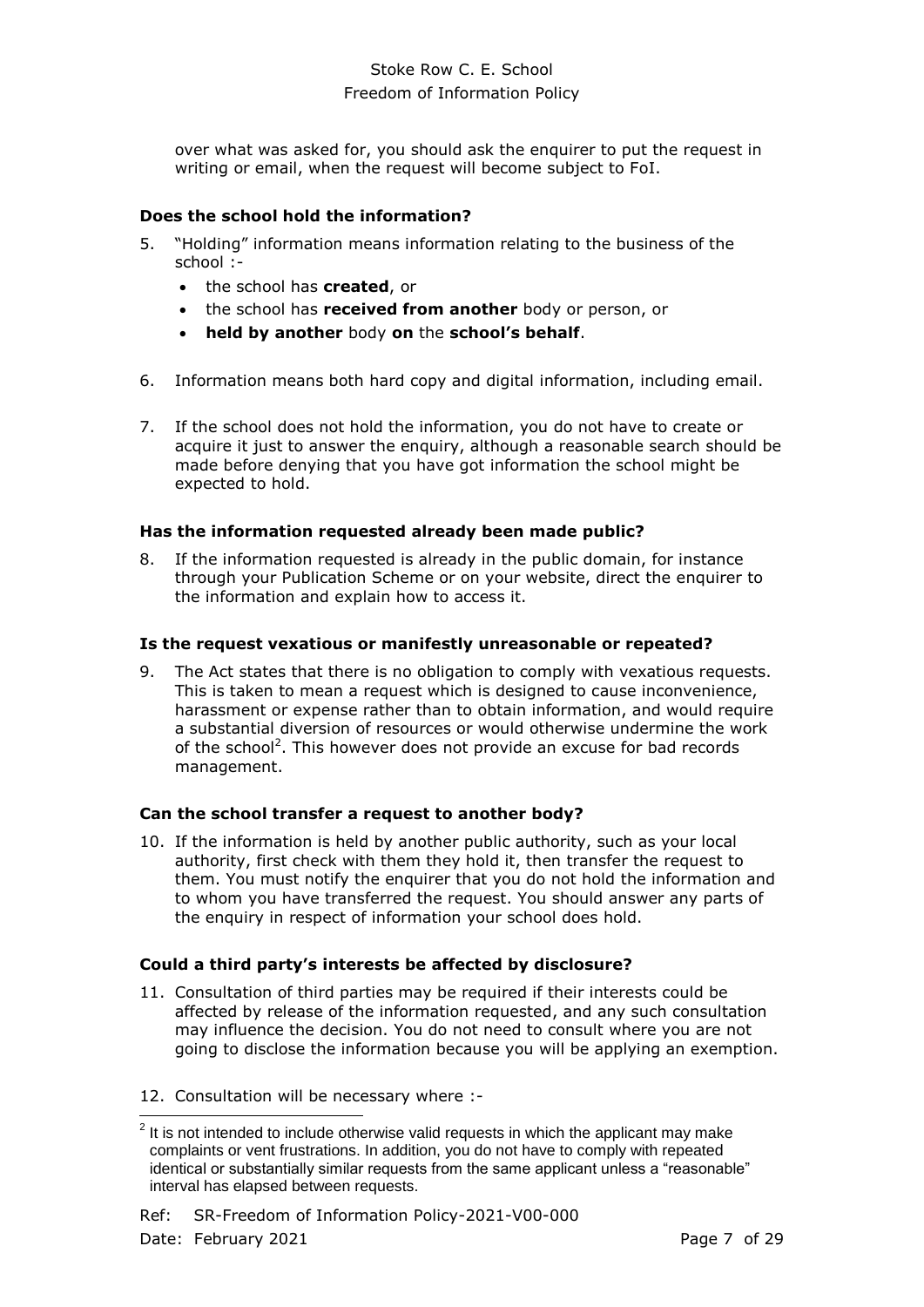- disclosure of information may affect the legal rights of a third party, such as the right to have certain information treated in confidence or rights under Article 8 of the European Convention on Human Rights;
- the views of the third party may assist you to determine if information is exempt from disclosure, or
- the views of the third party may assist you to determine the public interest.

#### **Does an exemption apply?**

- 13. The presumption of the legislation is that you will disclose information unless the Act provides a specific reason to withhold it. There are more than 20 exemptions. They are set out in Appendix 2 and are mainly intended to protect sensitive or confidential information.
- 14. Only where you have real concerns about disclosing the information should you look to see whether an exemption might apply. Even then, where the potential exemption is a qualified exemption, you need to consider the public interest test to identify if the public interest in applying the exemption outweighs the public interest in disclosing it. Therefore, unless it is in the public interest to withhold the information, it has to be released. Appendix 3 contains guidance on conducting a public interest test.

#### **What if the request is for personal information?**

15. Personal information requested by the subject of that information is exempt under the FoI Act as such information is covered by the Data Protection Act. Individuals must, therefore, continue to make a 'subject access request' under the Data Protection Act if they wish to access such information.

#### **What if the details contain personal information?**

16. Personal information requested by third parties is also exempt under the FoI Act where release of that information would breach the Data Protection Act. If a request is made for a document (e.g. Governing Body minutes) which contains personal information whose release to a third party would breach the Data Protection Act, the document may be issued by blanking out the relevant personal information as set out in the redaction procedure. The procedure for redaction is here<sup>3</sup>.

 3 The procedure for redaction is:

i. mask the passages which are not to be disclosed and photocopy;

ii. annotate in the margin against each blank passage, the exemption and section of the Act under which this passage is exempt;

iii. explain in the covering letter that the relevant exemptions are marked in the attachments and in the case of non-absolute exemptions, how the public interest test has been considered.

On no account must you use the computer to rewrite the document or email and simply delete the exempted passages so that the resulting document appears as though they did not exist. The one circumstance where this would be permissible would be where the only redacted parts are personal information such as people's names and the covering letter explains this.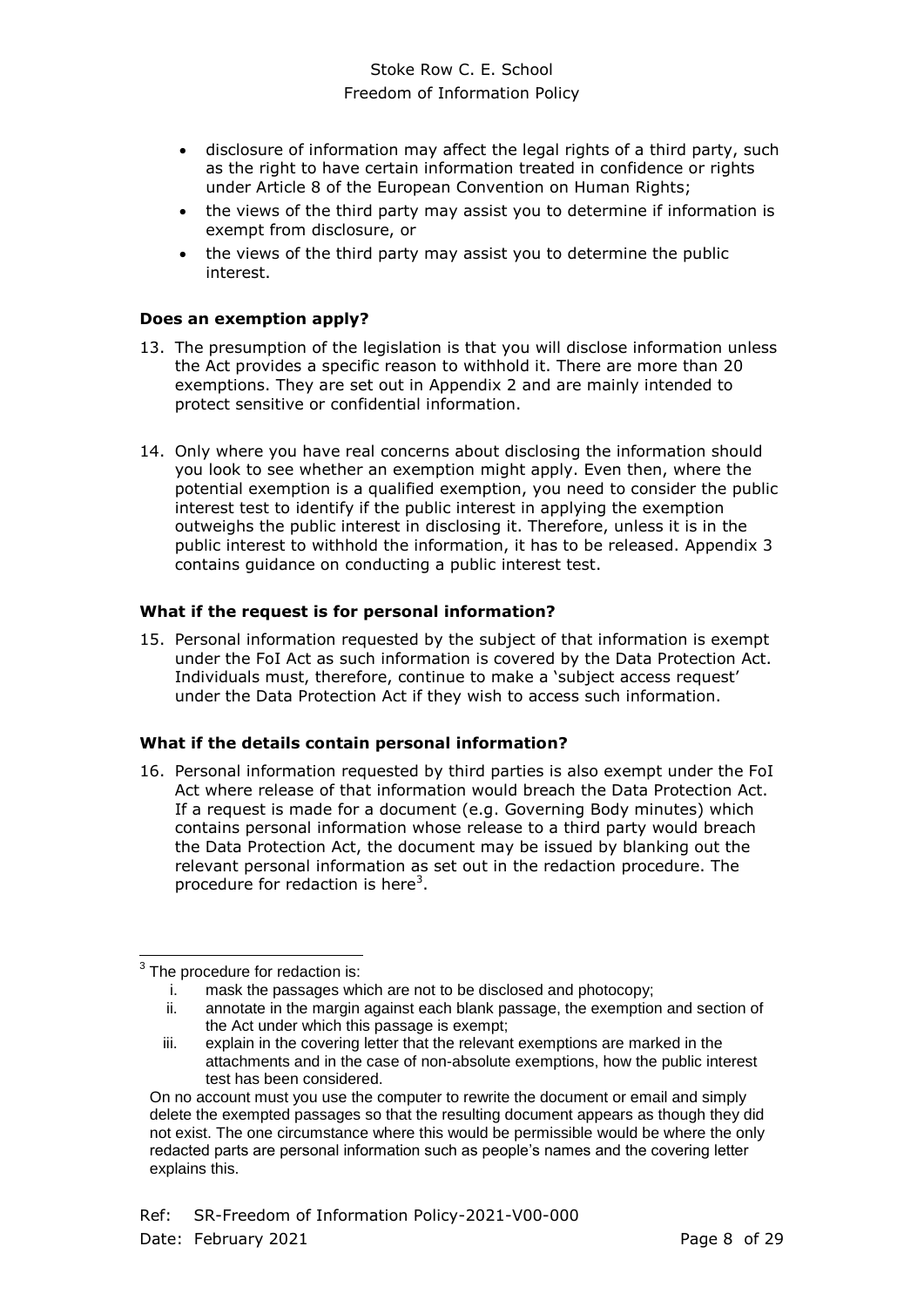#### **How much can we charge?**

- <span id="page-8-0"></span>17. The Act allows governing bodies to charge for providing information. For further information, see Appendix 4
- 18. The first step is to determine if the threshold (currently £450) would be exceeded. Staff costs should be calculated at £25 per hour. You can take account of the costs of determining if the information is held, locating and retrieving the information, and extracting the information from other documents. You cannot take into account the costs involved in determining whether information is exempt.
- 19. If a request would cost less than the appropriate limit, (currently £450) the school can only charge for the cost of informing the applicant whether the information is held, and communicating the information to the applicant (e.g. photocopying, printing and postage costs). If a request would cost more than the appropriate limit,  $(E450)$  the school can turn the request down, answer and charge a fee, or answer and waive the fee. If it decides to charge a fee, and does not have other powers to do so, it can charge on the basis of the costs outlined in Appendix 4.
- 20. Schools will however wish to consider whether calculating the cost of the fee outweighs the cost of providing the information. In practice we recommend that schools respond to straightforward enquiries free of charge and charge where the costs are significant.
- 21. If you are going to charge you must send the enquirer a fees notice and do not have to comply with the request until the fee has been paid. Appendix 4 gives more information on charging.

## **Is there a time limit for replying to the enquirer?**

- 22. Compliance with a request must be prompt and certainly within the legally prescribed limit of 20 working days, excluding school holidays.<sup>4</sup> Failure to comply could result in a complaint to the Information Commissioner. The response time starts from the time the request is received. Where you have asked the enquirer for more information to enable you to answer, the 20 days start time begins when this further information has been received.
- 23. If a qualified exemption applies and you need more time to consider the public interest test, you should reply within the 20 days stating that an exemption applies but include an estimate of the date by which a decision on the public interest test will be made. This should be within a "reasonable" time – in practice, it is recommended by the Department that normally this should be within 10 working days.
- 24. Where you have notified the enquirer that a charge is to be made, the time period stops until payment is received and then continues again once payment has been received.

 $\frac{4}{1}$ An order to this effect is to be made under section 10(4) of the Act and should take effect from 1 January 2005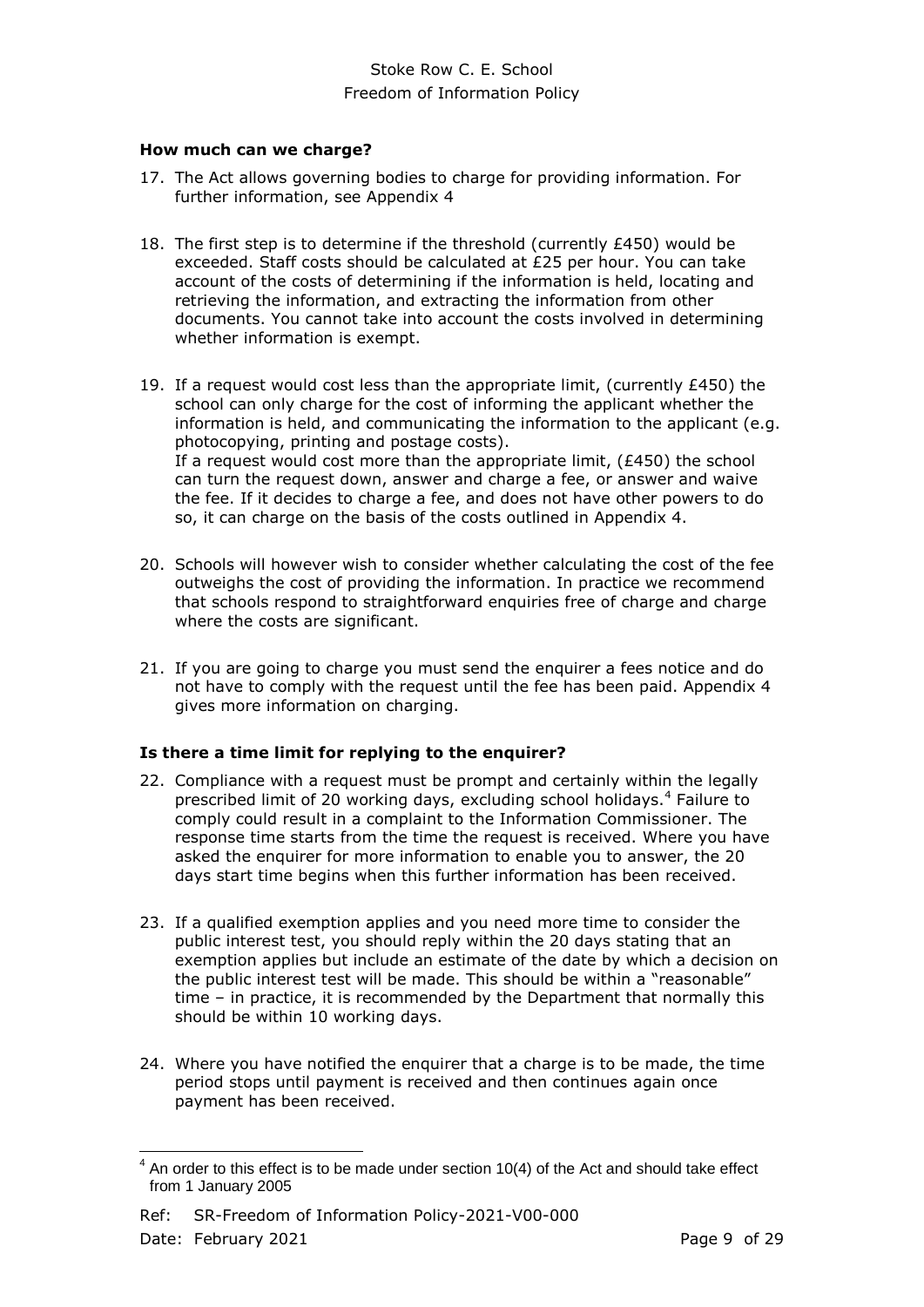#### **What action is required to refuse a request?**

- 25. If the information is not to be provided, the person dealing with the request must immediately contact the person in the school with delegated responsibility for FoI to ensure that the case has been properly considered and the reasons for refusal are sound. If it is decided to refuse a request, you need to send a refusals notice, which must contain :
	- the fact that the responsible person cannot provide the information asked for;
	- which exemption(s) you are claiming apply;
	- why the exemption(s) apply to this enquiry (if it is not self-evident);
	- reasons for refusal if based on cost of compliance (see Appendix 4);
	- in the case of non-absolute exemptions, how you have applied the public interest test, specifying the public interest factors taken into account before reaching the decision (see Appendix 3);
	- reasons for refusal on vexatious or repeated grounds;
	- the internal complaints procedure.
- 26. For monitoring purposes and in case of an appeal against a decision not to release the information or an investigation by the Information Commissioner, the responsible person must keep a record of all enquiries where all or part of the requested information is withheld and exemptions are claimed. The record must include the reasons for the decision to withhold the information. Records should be retained for 5 years. There are no requirements to keep records where you have supplied the information requested.

## **What do I do if someone complains?**

- 27. Any written (including email) expression of dissatisfaction even if it does not specifically seek a review – should be handled through the school's existing complaints procedure which should be fair and impartial. The procedure should be clear and non-bureaucratic. Wherever practicable the review should be handled by someone not involved in the original decision. The Governing Body should set and publish a target time for determining complaints and information on the success rate in meeting the target. The school should maintain records of all complaints and their outcome.
- 28. When the original request has been reviewed and the outcome is that the information should be disclosed this should be done as soon as practicable. When the outcome is that procedures within the school have not been properly followed, the school should review procedures to prevent any recurrence. When the outcome upholds the school's original decision or action, the applicant should be informed of their right to appeal to the Information Commissioner. The appeal should be made in writing to :-

First Contact Team Information Commissioner's Office Wycliffe House, Water Lane, Wilmslow, SK9 5AF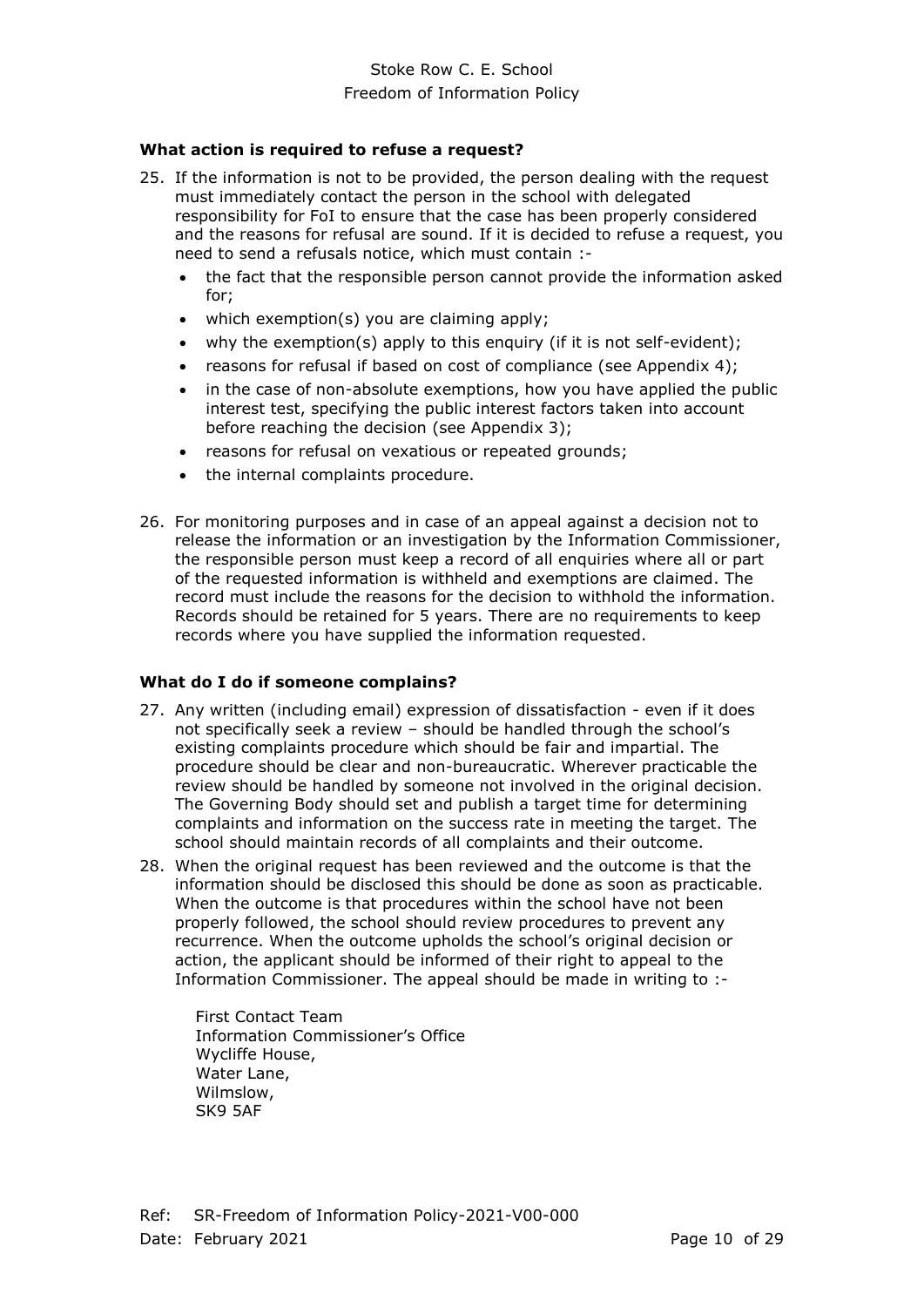

Ref: SR-Freedom of Information Policy-2021-V00-000 Date: February 2021 **Page 11 of 29**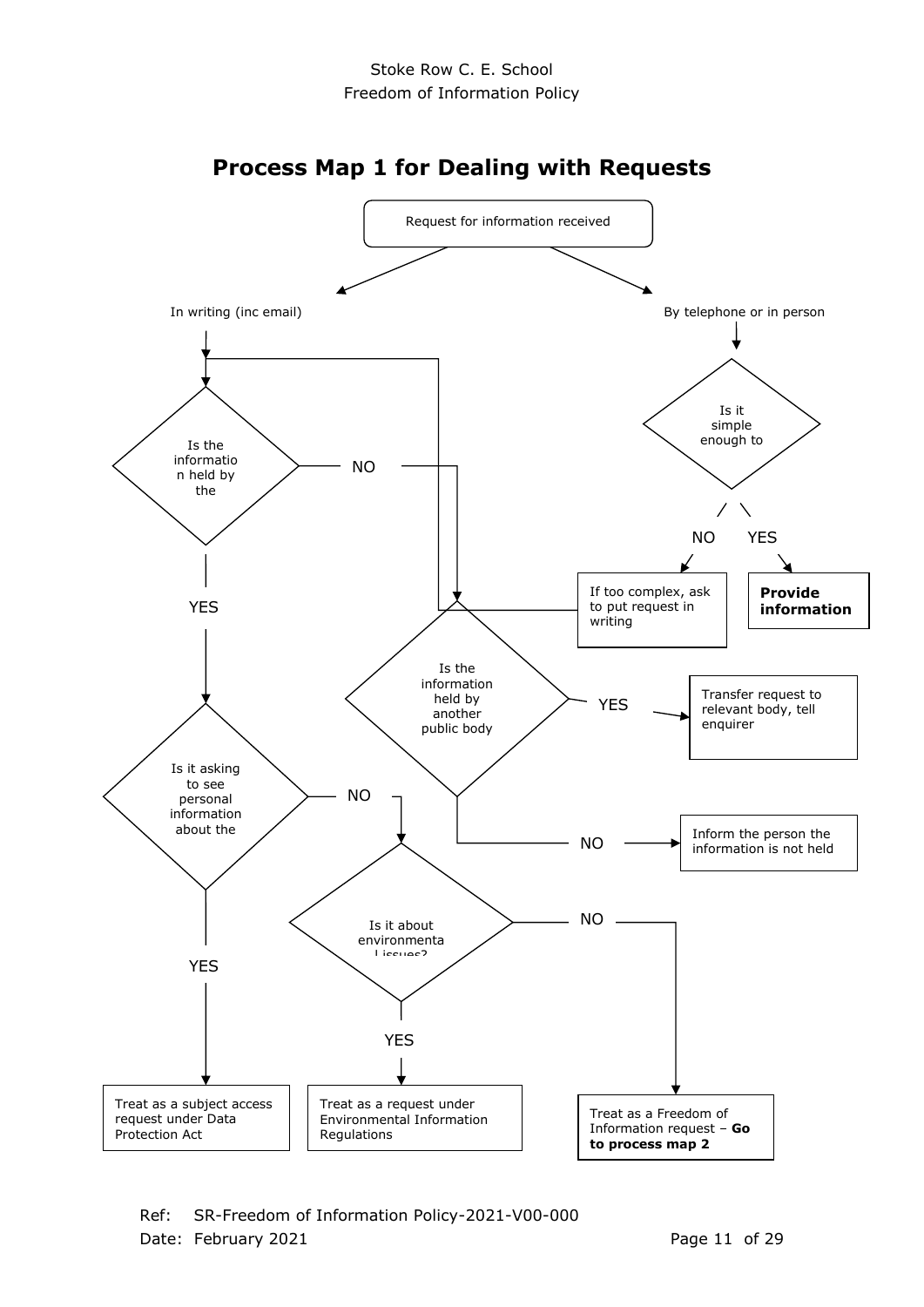

Date: February 2021 **Page 12 of 29**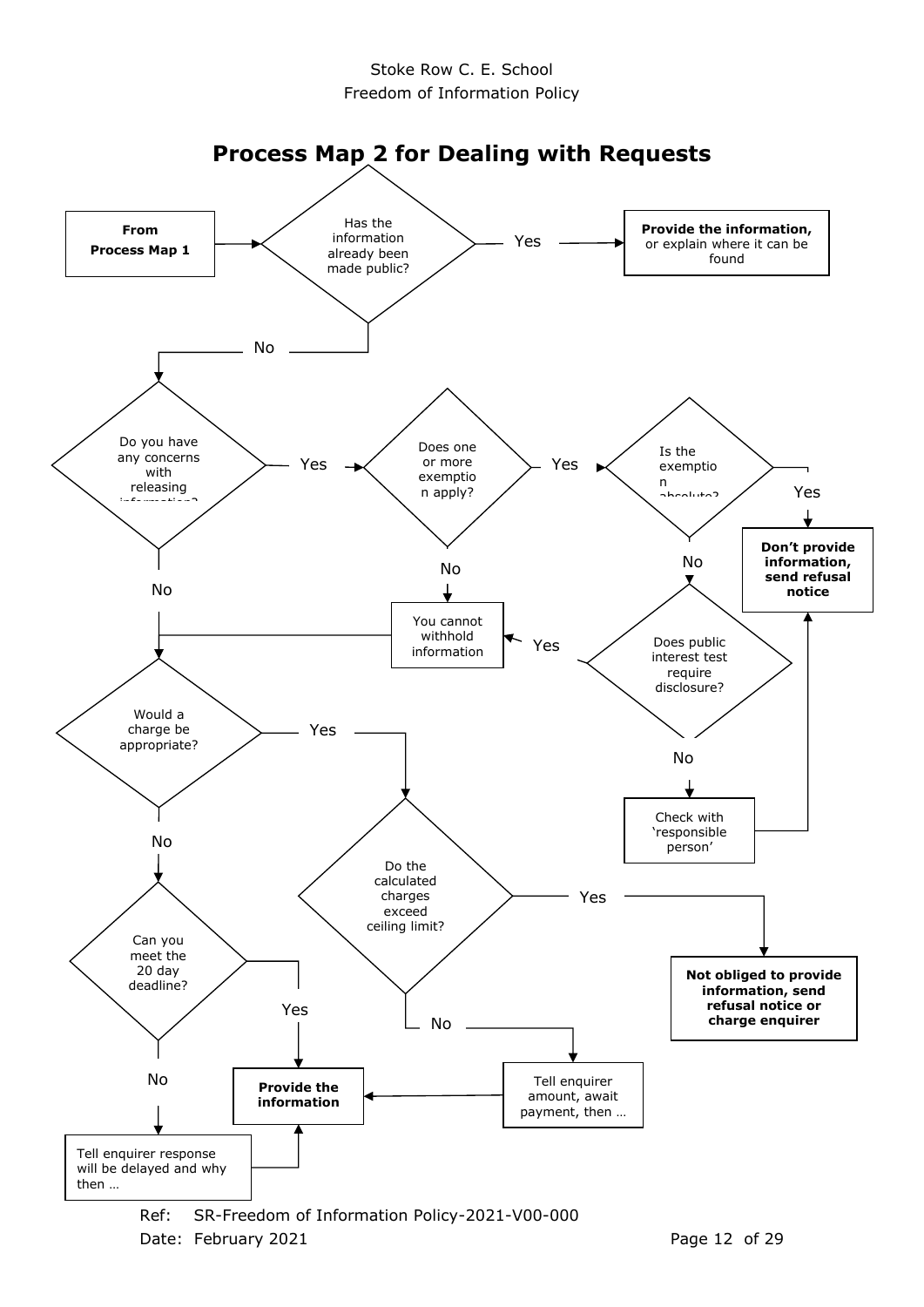# <span id="page-12-0"></span>**Appendix 2 – Exemptions**

- *Note: This Appendix is taken from the DCSF Guide for Maintained Schools on Full Implementation from January 2005. Additional information may be found on the Ministry of Justice website – [Infornation Commisioner's Office](http://www.ico.gov.uk/for_organisations/freedom_of_information/guide/refusing_a_request.aspx)  [website.](http://www.ico.gov.uk/for_organisations/freedom_of_information/guide/refusing_a_request.aspx)*
- 1. Although decisions on disclosure should be made on a presumption of openness, the FoI Act recognises the need to preserve confidentiality and protect sensitive material in some circumstances.
- 2. You cannot withhold information in response to a valid request UNLESS one of the following applies :-
	- an exemption to disclosure, or
	- the information sought is not held, or
	- the request is considered vexatious or repeated or
	- the cost of compliance exceeds the threshold (see Appendix 4)

#### **The duty to confirm or deny**

- 3. A person applying for information has the right to be told if the information requested is held by the school, and if that is the case to have the information sent (subject to any of the exemptions). This obligation is known as the school's "duty to confirm or deny" that it holds the information. However, the school does not have to confirm or deny if :
	- the exemption is an absolute exemption (see paragraph 6), or
	- in the case of qualified exemptions (see paragraph 8), confirming or denying would itself disclose exempted information

#### **Exemptions**

- 4. A series of exemptions are set out in the Act which allow the withholding of information in relation to an enquiry. Some are very specialised in their application (such as national security) and would not usually be relevant to schools. There are more than 20 exemptions but schools are likely to use only a few of them.
- 5. There are two general categories of exemptions :-
	- **Absolute**: where there is no requirement to confirm or deny that the information is held, disclose the information or consider the public interest;
	- **Qualified**: where, even if an exemption applies, there is a duty to consider the public interest in disclosing information.

#### **What are the Absolute Exemptions?**

- 6. There are 8 absolute exemptions listed in the Act. Even where an absolute exemption applies :
	- it does not mean that you can't disclose in all cases; it means that disclosure is not required by the Act. A decision could be taken to ignore

Ref: SR-Freedom of Information Policy-2021-V00-000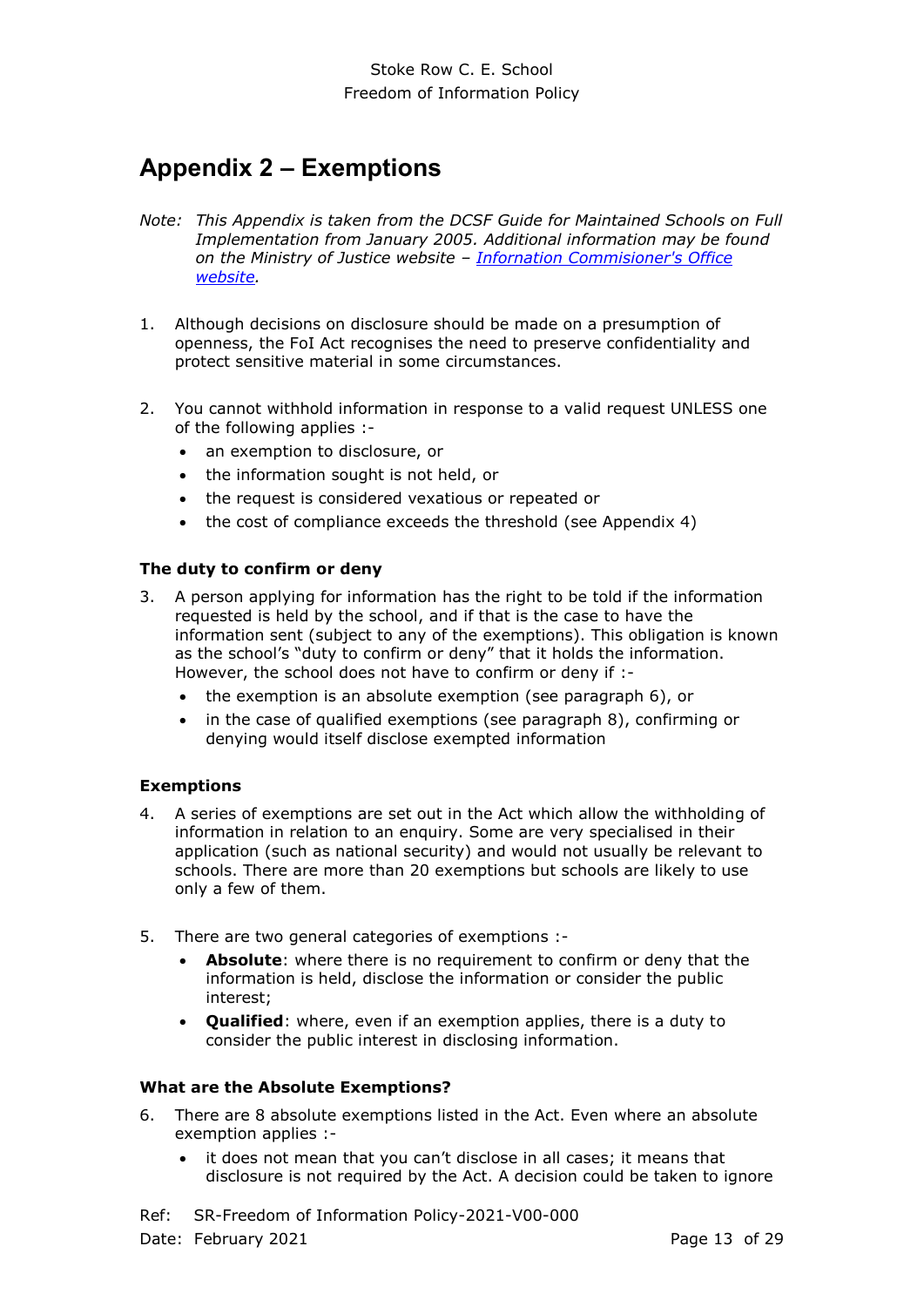the exemption and release the information taking into account all the facts of the case

- there is still a legal obligation to provide reasonable advice and assistance to the enquirer.
- 7. The absolute exemptions in the Act are set out below. **Those which might be relevant to schools are marked with an** \* :-

#### 7.1 **Information accessible to the enquirer by other means\*** (Section 21)

If information is reasonably accessible to the applicant by another route than the Act, it is exempt information. This is the case even if the enquirer would have to pay for the information under that alternative route. This exemption includes cases where you are required to give information under other legislation, or where the information is available via the Publication Scheme.

# 7.2 **Information dealing with security matters**

(Section 23)

(see also qualified exemption under Section 24 on national security) This applies to information directly or indirectly supplied by, or relating to, bodies dealing with security matters such as GCHQ, MI5, MI6, Special Forces and the National Criminal Intelligence Service.

# 7.3 **Court records**

(Section 32)

(see also the qualified exemption under Section 30 concerning investigations and proceedings conducted by public authorities) This applies to information related to proceedings in a court or tribunal or served on a public authority for the purposes of proceedings.

# 7.4 **Parliamentary Privilege**

## (Section 34)

This exempts information if it is required for the purpose of avoiding an infringement of the Parliamentary privilege. Parliamentary privilege is an immunity whereby MPs cannot be prosecuted for sedition or sued for libel or slander over anything said during proceedings in the House.

# 7.5 **Prejudice to the effective conduct of public affairs**

(Section 36)

(see also the qualified exemption part of Section 36) This relates to the maintenance of the collective responsibility of Ministers.

# 7.6 **Personal information\***

(Section 40)

(see also the qualified exemption part of Section 40) Where enquirers ask to see information about themselves, this is exempt under the Act because it is covered by the Data Protection Act. Consult your existing school Data Protection guidance.

#### 7.7 **Information provided in confidence**\* (Section 41)

This relates to information obtained from a person if its disclosure would constitute a breach of confidence actionable by that, or another, person.

# 7.8 **Prohibitions on disclosure\***

## (Section 44)

Information is exempt where its disclosure is prohibited under any other legislation by order of a court or where it would constitute a contempt of court or where it is incompatible with any EC obligation.

Ref: SR-Freedom of Information Policy-2021-V00-000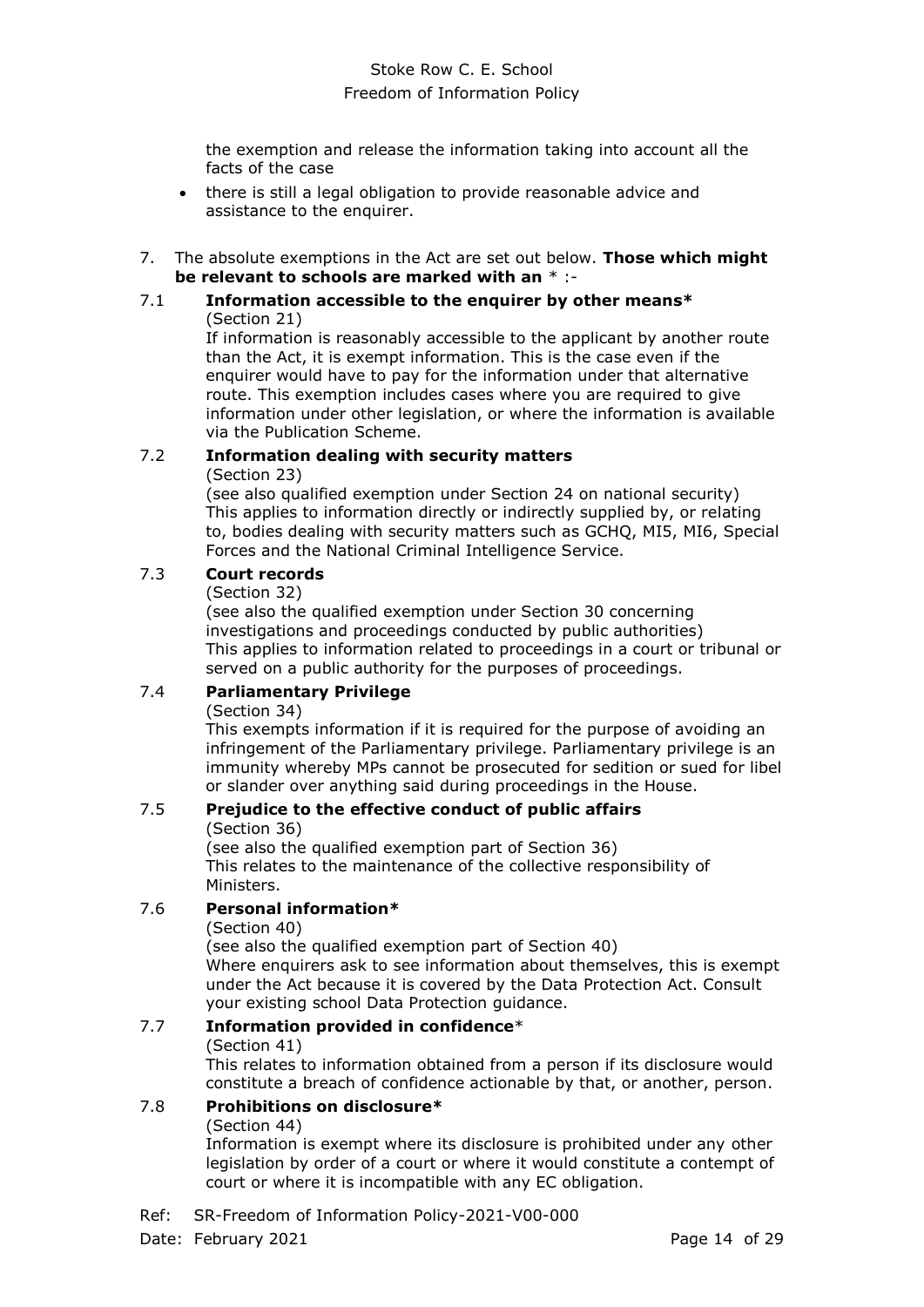## **What are the Qualified Exemptions?**

8. With qualified exemptions, even if it is decided that an exemption applies, there is a duty to consider the public interest in confirming or denying that the information exists and in disclosing information. Guidance on carrying out the public interest test is at Annex C. The qualified exemptions in the Act are set out below. Those which might be relevant to schools are marked with an \* :-

## 8.1 **Information intended for future publication\***

(Section 22)

If at the time the request was made, information is held with a view to publication, then it is exempt from disclosure if it is reasonable that it should not be disclosed until the intended date of publication. This could apply for instance to statistics published at set intervals, for example annually or where information is incomplete and it would be inappropriate to publish prematurely<sup>5</sup>. Remember, you still have a legal duty to provide reasonable advice and assistance.

## 8.2 **National security**

(Section 24)

(see also absolute exemption 23)

Information is exempt for the purposes of safeguarding national security.

## 8.3 **Defence**

(Section 26)

Information is exempt if its disclosure would prejudice the defence of the UK.

## 8.4 **International relations**

(Section 27)

Information is exempt if its disclosure would or would be likely to, prejudice relations between the UK and any other state, international organisation.

## 8.5 **Relations within UK**

#### (Section 28)

Information is exempt if its disclosure would or would be likely to, prejudice relations between any administration in the UK, i.e. the Government, Scottish Administration, Northern Ireland Assembly, or National Assembly of Wales.

## 8.6 **The economy**

(Section 29)

Information is exempt if its disclosure would, or would be likely to, prejudice the economic or financial interests of the UK

#### 8.7 **Investigations and proceedings conducted by public authorities\*** (Section 30)

Information is exempt if it has at any time been held by the school for the purposes of criminal investigations or proceedings, such as determining whether a person should be charged with an offence or

-

 the duty to confirm or deny does not apply if to do so would involve the disclosure of any of the relevant information

 $<sup>5</sup>$  Note the following:-</sup>

the intended publication does not have to be by the school, it can be by another person or body on behalf of the school

the date of publication does not have to be known, it could be at some future date (although it is recommended that some idea of a likely date is given)

Ref: SR-Freedom of Information Policy-2021-V00-000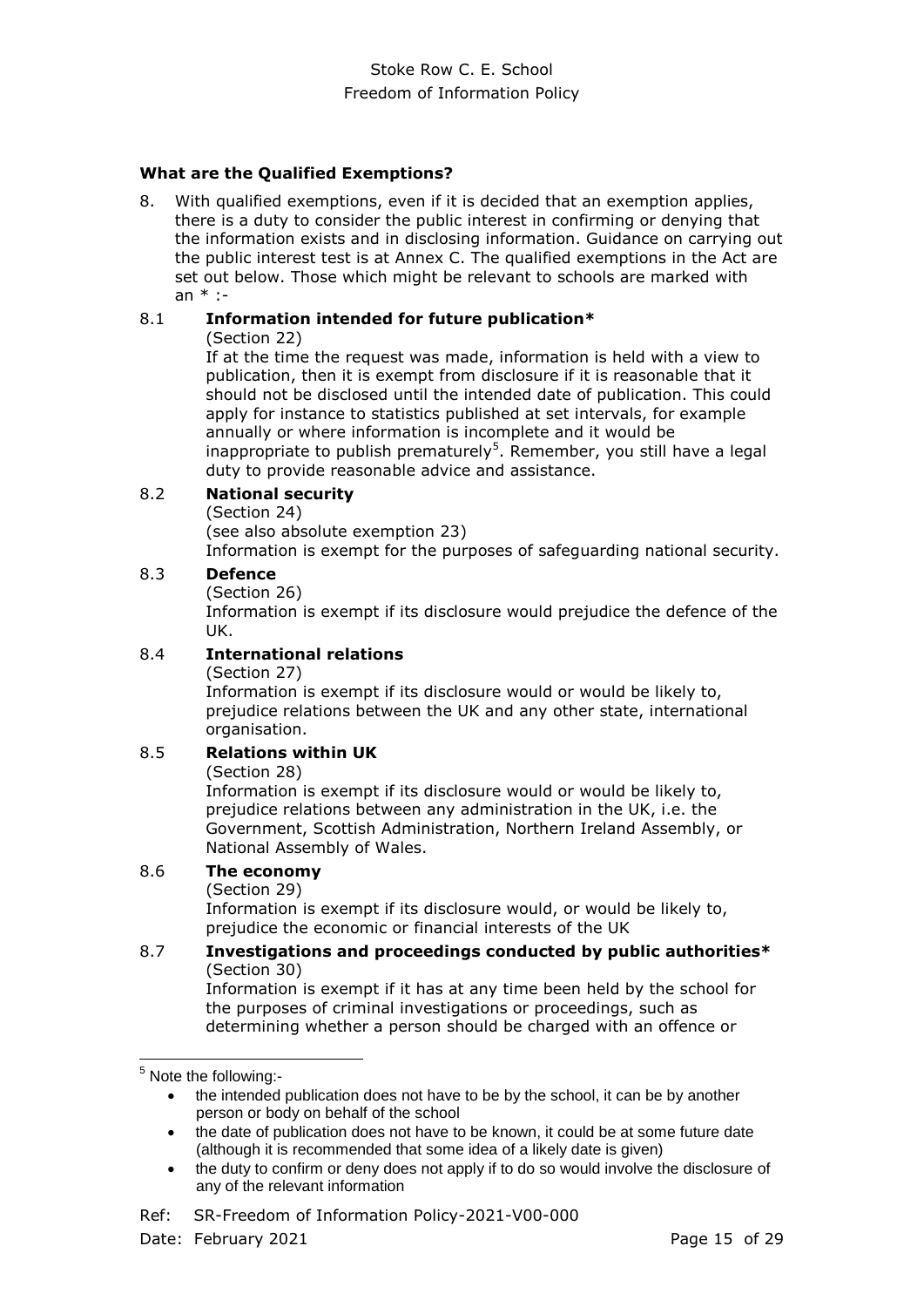whether a charged person is guilty, or investigations which may lead to a decision to institute criminal proceedings. The duty to confirm or deny does not apply to such information.

#### 8.8 **Law enforcement\***

(Section 31)

Information which is not exempt under Section 30 Investigations and Proceedings, may be exempt under this exemption in the event that disclosure would, or would be likely to, prejudice the following among others :-

- the prevention or detection of crime
- the apprehension or prosecution of offenders
- the administration of justice
- the exercise of functions such as ascertaining if a person has broken the law, is responsible for improper conduct, whether circumstances justify regulatory action, ascertaining a person's fitness or competence in relation to their profession, ascertaining the cause of an accident or protecting or recovering charities or its properties
- any civil proceedings brought by or on behalf of the school which arise out of an investigation carried out for any of the purposes mentioned above.

The duty to confirm or deny does not arise where prejudice would result to any of these matters.

## 8.9 **Audit Functions**

#### (Section 33)

Information is exempt if its disclosure would, or would be likely to, prejudice the exercise of an authority's functions in relation to the audit of the accounts of other public authorities. It does not apply to internal audit reports.

#### 8.10 **Formulation of government policy**

#### (Section 35)

Information held is exempt information if it relates to the formulation or development of government policy, ministerial communications, advice by Law Officers (eg Attorney General) and the operation of any Ministerial private office.

# 8.11 **Prejudice to the conduct of public affairs**

(Section 36)

(excluding matters covered by the absolute exemption part of Section 36)

Information likely to prejudice the maintenance of the convention of the collective responsibility of Ministers or likely to inhibit the free and frank provision of advice or exchange of views

## 8.12 **Communications with the Queen\***

#### (Section 37)

Information is exempt if it relates to communications with the Queen, the Royal Family or Royal Household or if it relates to the award of honours. The duty to confirm or deny does not arise where this exemption applies.

## 8.13 **Health and Safety\***

#### (Section 38)

Information is exempt if its disclosure would or would be likely to endanger the safety or physical or mental health of any individual. The duty to confirm or deny does not arise where prejudice would result.

Ref: SR-Freedom of Information Policy-2021-V00-000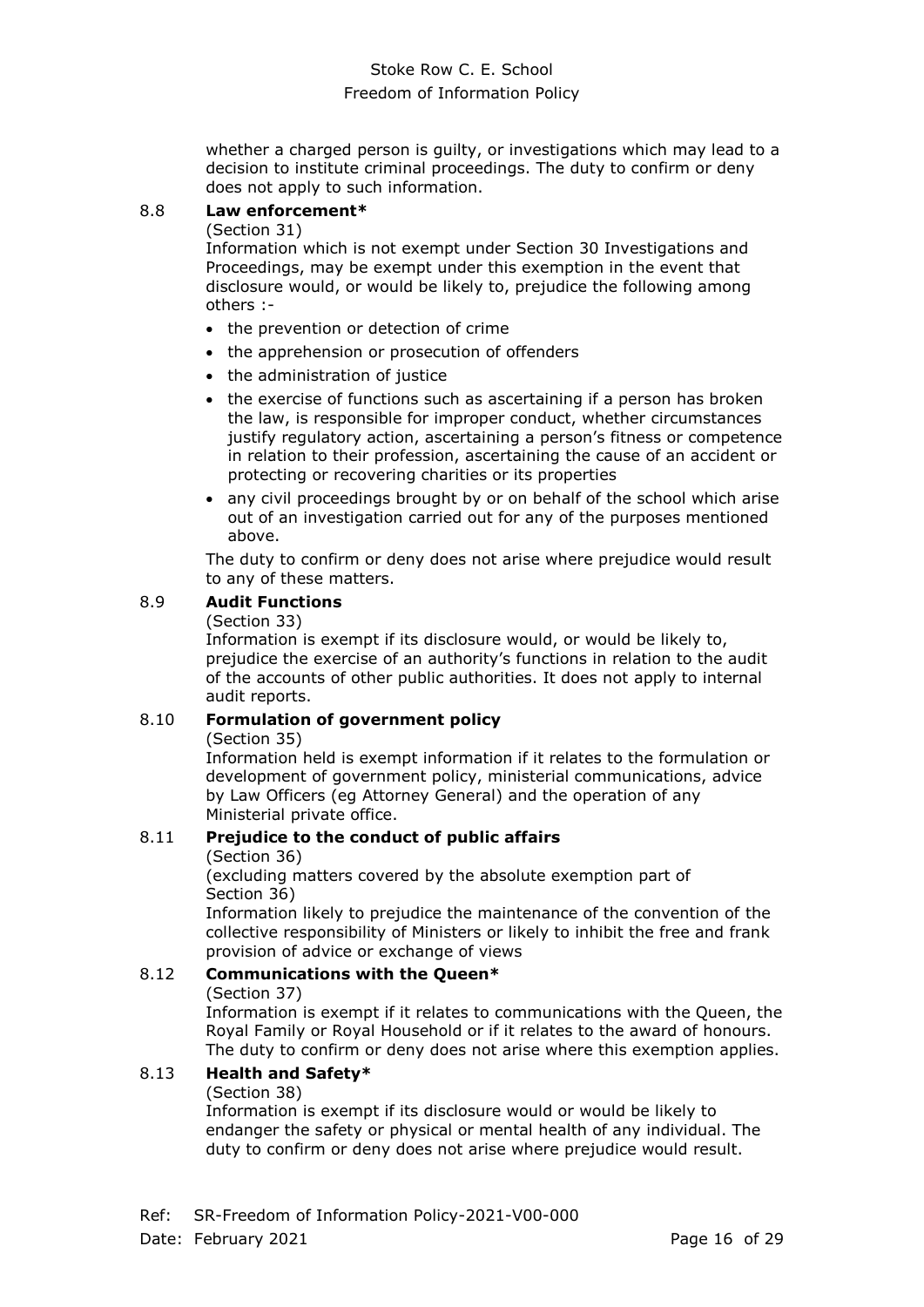## 8.14 **Environmental information\***

#### (Section 39)

Information is exempt under FoI where it is covered by the Environmental Information Regulations. Environmental information can cover information relating to: air, water, land, natural sites, built environment, flora and fauna, and health. It also covers all information relating to decisions or activities affecting any of these.

#### 8.15 **Personal information**\*

#### (Section 40)

(see also the absolute exemption part of Section 40. Where an individual seeks information about themselves Data Protection Act powers apply) Where the information concerns a third party, it is exempt if its disclosure would contravene the Data Protection Act, or the data protection principles; or if the person to whom the information relates would not have a right of access to it because it falls under one of the exemptions to the Data Protection Act. The duty to confirm or deny does not arise in relation to this information if doing so would be incompatible with any of the above.

#### 8.16 **Legal professional privilege\***

#### (Section 42)

Legal professional privilege covers any advice given by legal advisers, solicitors and barristers. Generally such information will be privileged. A school wishing to disclose the information will need to seek consent from the provider of the advice. This exemption covers all such information where a claim to legal professional privilege can be maintained in legal proceedings. The duty to confirm or deny does not arise where to do so would involve the disclosure of such information.

## 8.17 **Commercial interests\***

#### (Section 43)

Information is exempt if it constitutes a trade secret or would be likely to prejudice the commercial interests of any person or body (including the school). The duty to confirm or deny does not arise where prejudice would result to commercial interests but not where the information constitutes a trade secret.

#### **Protective Markings and Applying Exemptions**

9. When considering if an exemption to disclosure should apply, bear in mind that the presence of a protective marking (Restricted, Confidential or Secret, with or without descriptors such as Staff, Management, Commercial etc) does not constitute an exemption and is not in itself sufficient grounds on which to prevent disclosure. Each case must be considered on its merits.

#### **Timing**

10. Where information has previously been withheld, it must not be assumed that any subsequent requests for the same information will also be refused. Sensitivity of information decreases with age and the impact of any disclosure will be different depending on when the request is received. Therefore, for each request, it will be necessary to consider the harm that could result at the time of the request and, while taking into account any previous exemption applications, each case should be considered separately.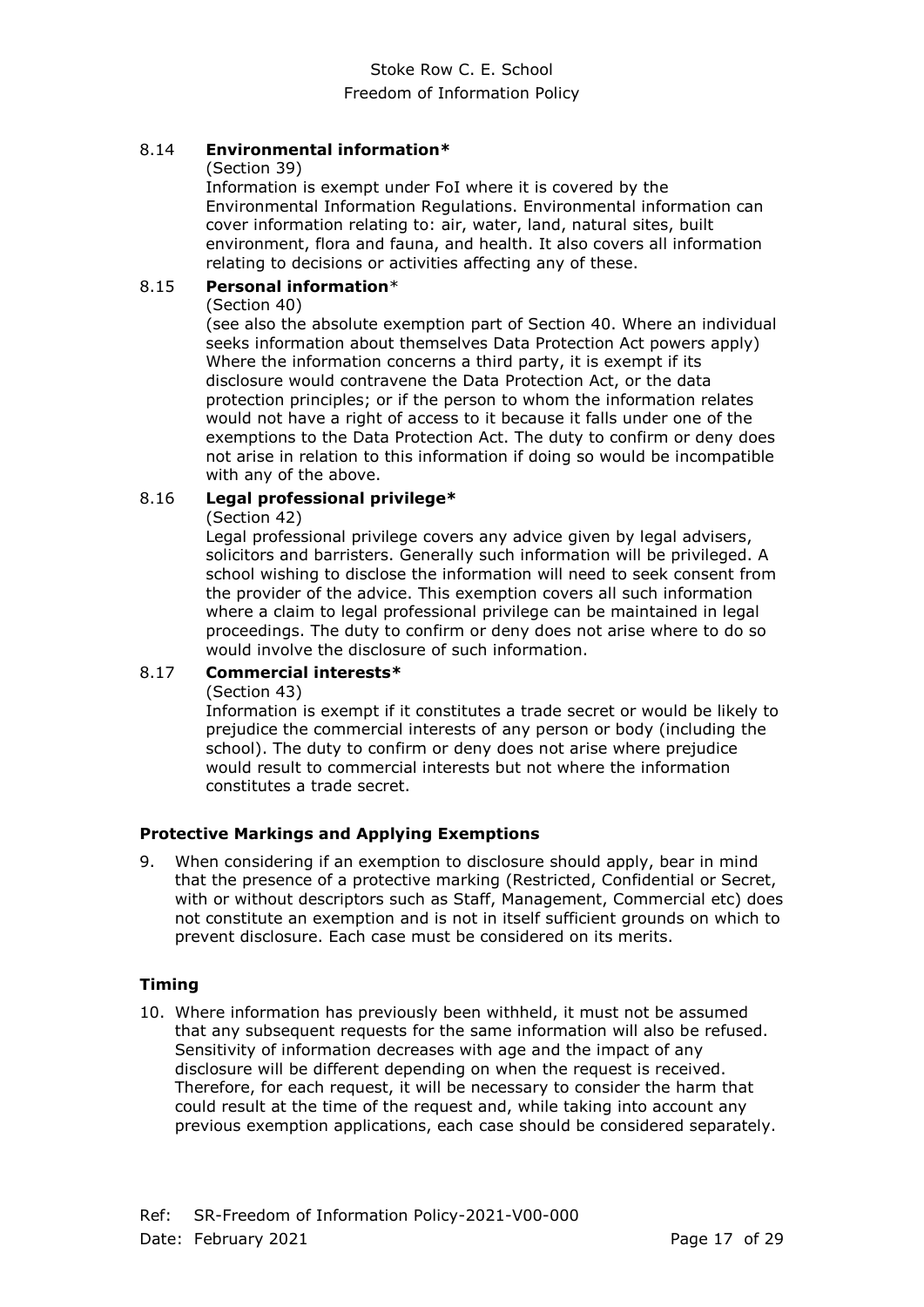## **Next steps**

11. In all cases, before writing to the enquirer, the person given responsibility for FoI by the school governing body will need to ensure that the case has been properly considered, and that the reasons for refusal, or public interest test refusal, are sound.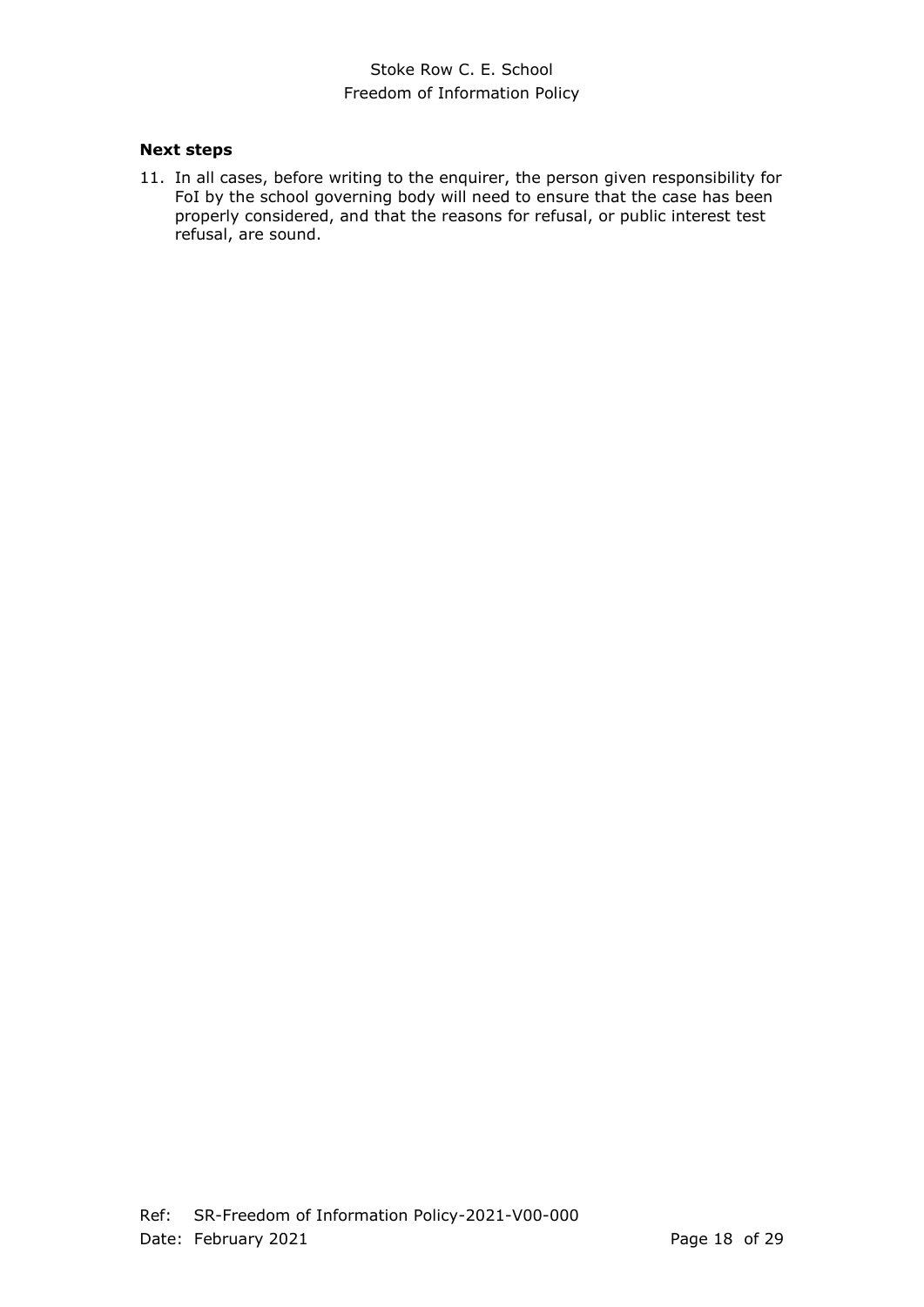# <span id="page-18-0"></span>**Appendix 3 - Applying the Public Interest Test**

*Note: This Appendix is taken from the DCSF Guide for Maintained Schools on Full Implementation from January 2005. Additional information may be found on the Ministry of Justice website - [Infornation Commisioner's Office](http://www.ico.gov.uk/for_organisations/freedom_of_information/guide/refusing_a_request.aspx) [website.](http://www.ico.gov.uk/for_organisations/freedom_of_information/guide/refusing_a_request.aspx)*

## **Background**

- 1. Having established that a qualified exemption(s) definitely applies to a particular case, you must then carry out a public interest test to identify if the public interest in applying the exemption outweighs the public interest in disclosing it. Therefore, unless it is in the public interest to withhold the information, it has to be released. Although precedent and a developed case law will play a part, individual circumstances will vary and each case will need to be considered on its own merits.
- 2. It is worth noting that what is in the public interest is not necessarily the same as that which may be of interest to the public. It may be irrelevant that a matter may be the subject of public curiosity. In most cases it will be relatively straightforward to decide where the balance of the public interest in disclosure lies. However, there will inevitably be cases where the decision is a difficult one. Applying such a test depends to a high degree on objective judgement and a basic knowledge of the subject matter and its wider impact in the school and possibly wider. Factors that might be taken into account when weighing the public interest include :-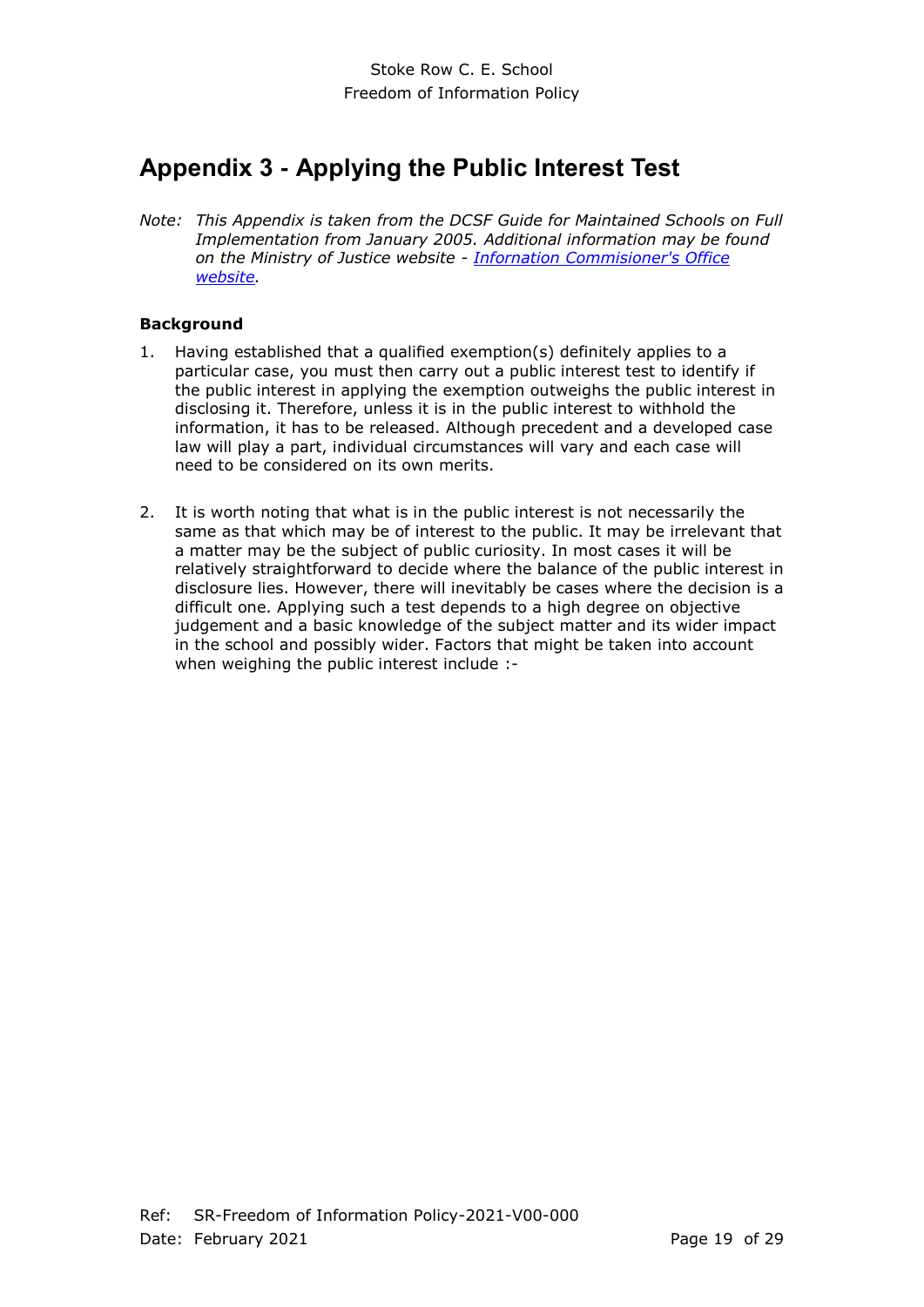| <b>For Disclosure</b>                                                                                                                                                              | <b>Against Disclosure</b>                                                                                                                                         |
|------------------------------------------------------------------------------------------------------------------------------------------------------------------------------------|-------------------------------------------------------------------------------------------------------------------------------------------------------------------|
| Is disclosure likely to increase access to<br>information held by the school?                                                                                                      | Is disclosure likely to distort public reporting<br>or be misleading because it is incomplete?                                                                    |
| Is disclosure likely to give the reasons for a<br>decision or allow individuals to understand<br>decisions affecting their lives or assist them<br>in challenging those decisions? | Is premature disclosure likely to prejudice<br>fair scrutiny, or release sensitive issues still<br>on the internal agenda or evolving?                            |
| Is disclosure likely to improve the<br>accountability and transparency of the school<br>in the use of public funds and help to show<br>that it obtains value for money?            | Is disclosure likely to cause unnecessary<br>public alarm or confusion?                                                                                           |
| Is disclosure likely to contribute to public<br>debate and assist the understanding of<br>existing or proposed policy?                                                             | Is disclosure likely to seriously jeopardise the<br>school's legal or contractual position?                                                                       |
| Is disclosure likely to increase public<br>participation in decision-making?                                                                                                       | Is disclosure likely to infringe other<br>legislation e.g. Data Protection Act?                                                                                   |
| Is disclosure likely to increase public<br>participation in political processes in general?                                                                                        | Is disclosure likely to create a controversial<br>precedent on the release of information or<br>impair your ability to obtain information in<br>the future?       |
| Is disclosure likely to bring to light<br>information affecting public safety?                                                                                                     | Is disclosure likely to adversely affect the<br>school's proper functioning and discourage<br>openness in expressing opinions?                                    |
| Is disclosure likely to reduce further<br>enquiries on the topic?                                                                                                                  | If a large amount of information on the topic<br>has already been made available, would<br>further disclosure shed any more light or<br>serve any useful purpose? |

- 3. Note also that :
	- potential or actual embarrassment to, or loss of confidence in, the school, staff or governors is NOT a valid factor
	- the fact that the information is technical, complex to understand and may be misunderstood may not of itself be a reason to withhold information
	- the potential harm of releasing information will reduce over time and should be considered at the time the request is made rather than by reference to when the relevant decision was originally taken
	- the balance of the public interest in disclosure cannot always be decided on the basis of whether the disclosure of particular information would cause harm, but on certain higher order considerations such as the need to preserve confidentiality of internal discussions
	- a decision not to release information may be perverse i.e. would a decision to withhold information because it is not in the public interest to release it, itself result in harm to public safety, the environment or a third party?
- 4. You will need to record the answers to these questions and the reasons for those answers. Deciding on the public interest is not simply a matter of adding up the number of relevant factors on each side. You need to decide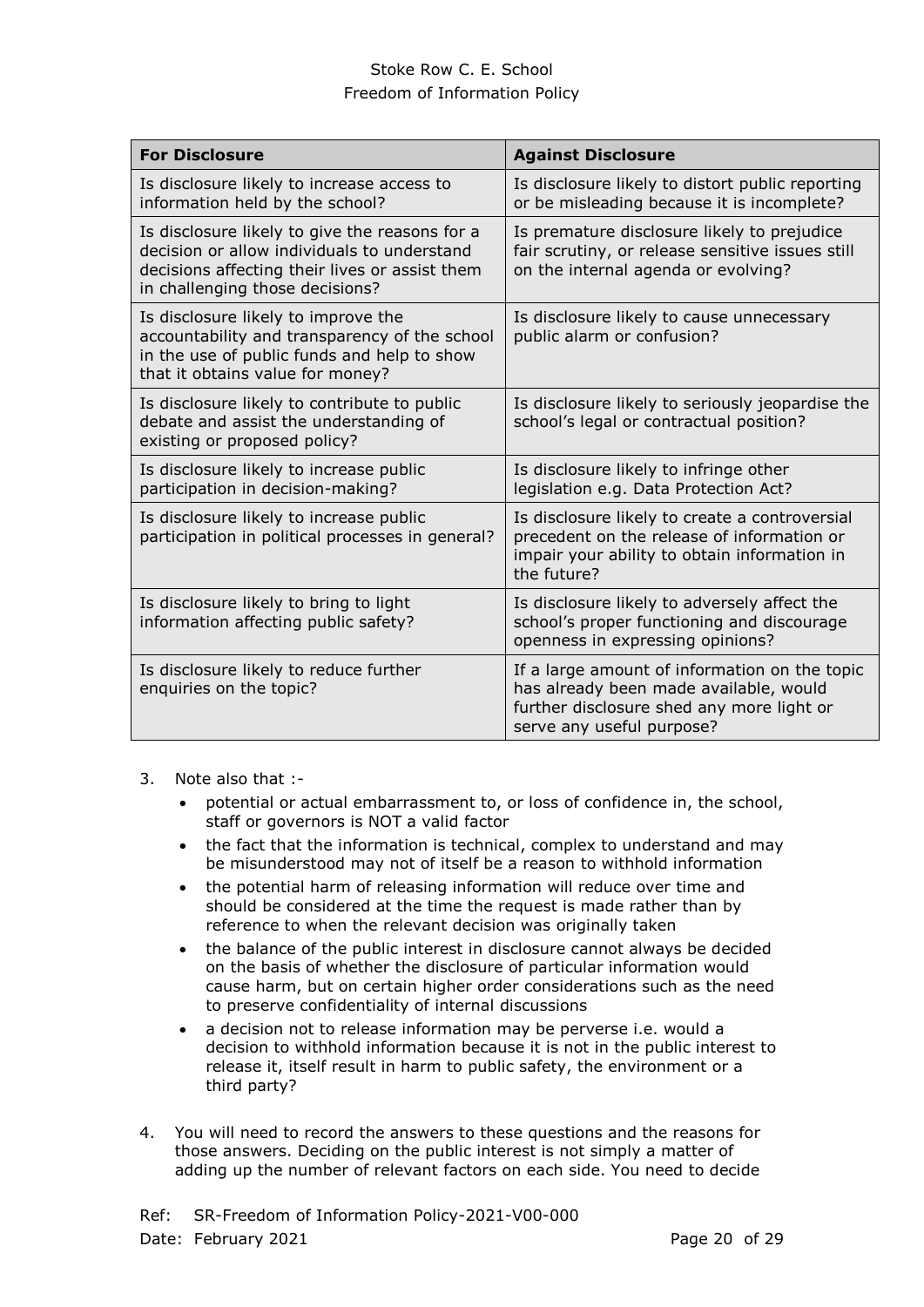how important each factor is in the circumstances and go on to make an overall assessment.

## **For Disclosure**

5. Where the balance of the public interest lies in disclosure, the enquiry should be dealt with and the information required should be made available. Where the factors are equally-balanced, the decision should usually favour disclosure (but see 3rd bullet point above).

## **Against Disclosure**

6. After carrying out the public interest test if it is decided that the exemption should still apply, proceed to reply to the request.

There will be occasions when it has been decided that a qualified exemption applies but consideration of the public interest test may take longer. In such a case, you must contact the enquirer within 20 working days stating that a particular exemption applies, but including an estimate of the date by which a decision on the public interest test will be made. This should be within a "reasonable" time – in practice, it is recommended this decision is made and communicated within the 20 days but where not possible it is suggested that no more than 10 working days beyond the 20 days should be allowed.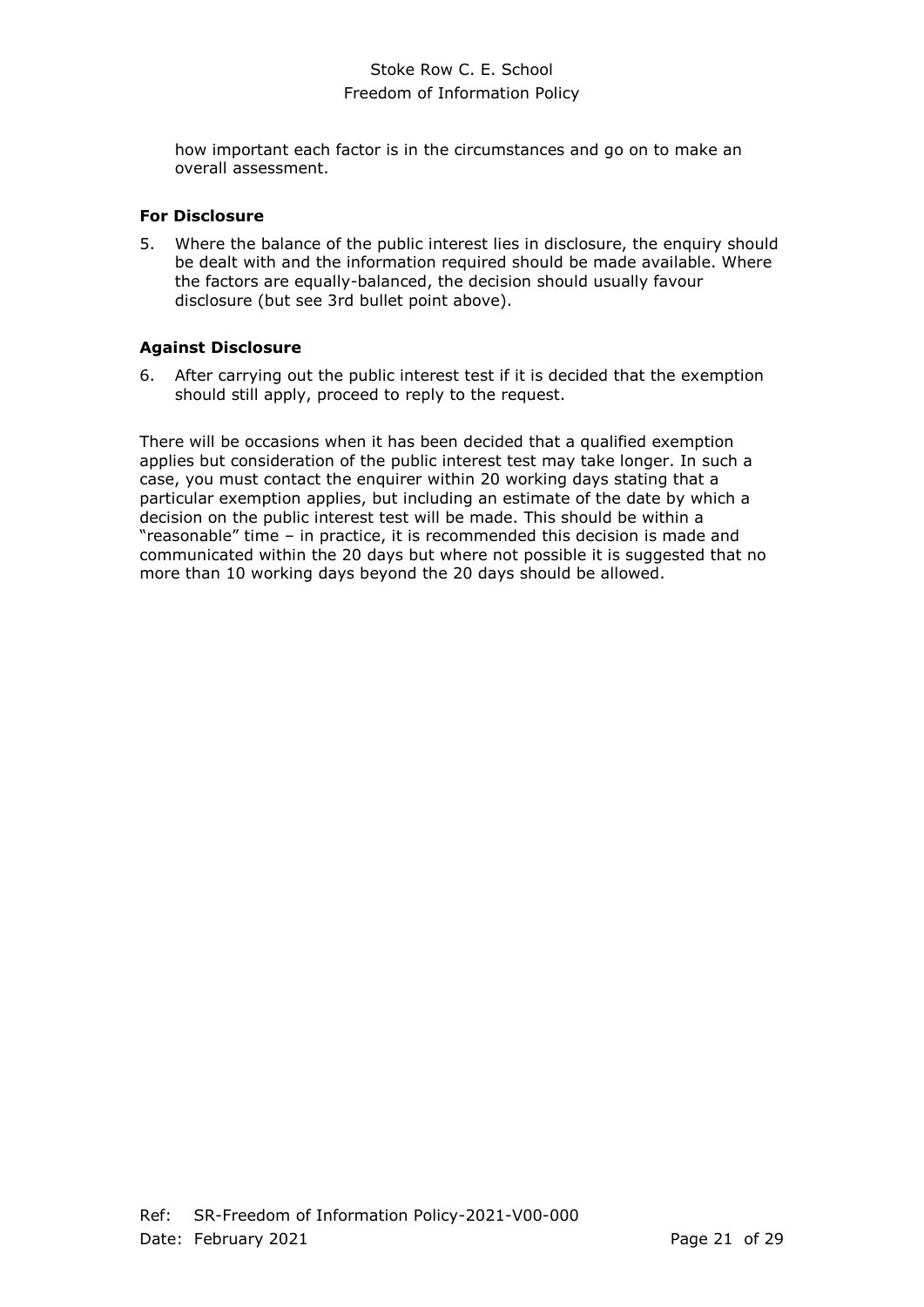# <span id="page-21-0"></span>**Appendix 4 - Charging**

*Note: This Appendix is based on the guidance from the Ministry of Justice. A summary of this guidance can be found on the [Ministry of Justice](http://www.justice.gov.uk/information-access-rights/foi-guidance-for-practitioners/fees) website.*

*Important: Different charges apply for requests under the Data Protection Act.*

#### **May I charge a fee?**

FoI does not require charges to be made but schools have discretion to charge applicants a fee in accordance with the Fees Regulations (Appropriate Limit and Fees on the **Ministry of Justice** website).

#### **What steps should we take in considering whether to charge?**

Step 1 Is the information exempt for the purposes of the FoI Act?

If information is exempt, then fees do not apply. You may not know if information is exempt until it has been located and checked. However, there are many instances, for example information in your publication scheme, when it is automatically exempt. If you wish to charge for information in your publication scheme, this should be made clear in the scheme itself. The school would need to contact the enquirer to inform them that the information is exempt, and how to obtain it.

Step 2 Do you wish to calculate whether the cost of the request would exceed the appropriate limit (currently £450)?

> In many cases, it will be obvious that the request would cost less than the appropriate limit, so there would be little point in making the calculation.

Step 3 Calculate the appropriate limit.

Staff costs are calculated at £25 per hour. When calculating whether the limit is exceeded, schools can take account of the costs of determining whether the information is held, locating and retrieving the information, and extracting the information from other documents. They cannot take account of the costs involved with considering whether information is exempt under the Act.

Step 4 Requests costing less than the limit.

If a request would cost less than the limit, schools can only charge for the cost of informing the applicant whether the information is held, and communicating the information to the applicant (e.g. photocopying, printing and postage costs).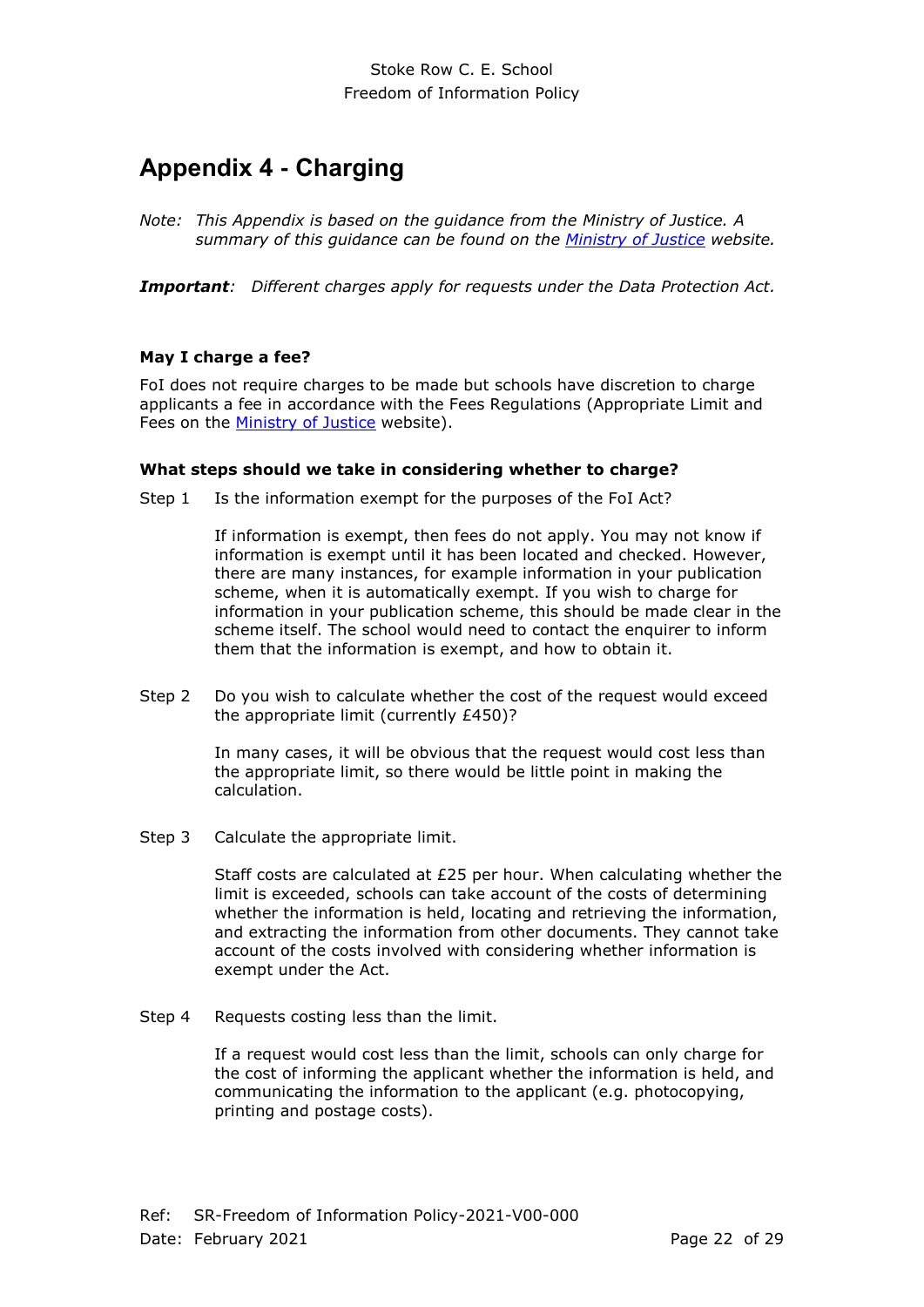Step 5 Requests exceeding the limit.

If a request would cost more than the limit, the school can turn the request down, answer and charge a fee, or answer and waive the fee. If you choose to comply with a request where the estimated cost exceeds the threshold you should calculate the charge as outlined in Step 3, plus the costs of informing the applicant whether the information is held, and communicating the information to them (e. printing and postage costs)

- Step 6 For all requests, schools should have regard to the following two points :-
	- The duty to provide advice and assistance to applicants. If planning to turn down a request for cost reasons, or charge a high fee, you should contact the applicant in advance to discuss whether they would prefer the scope of the request to be modified so that, for example, it would cost less than the appropriate limit.
	- Maximum amount that can be charged. The Regulations set out the maximum amount that can be charged. However there is nothing to stop schools charging a lesser or no fee. Governing bodies should develop a consistent policy on charging.

#### **May I aggregate the costs where there are multiple requests?**

Where two or more requests are made to the school by different people who appear to be acting together or as part of a campaign the estimated cost of complying with any of the requests is to be taken to be the estimated total cost of complying with them all, provided that :-

- (a) the two or more requests referred to in that section are for information which is on the same subject matter or is otherwise related;
- (b) the last of the requests is received by the school before the twentieth working day following the date of receipt of the first of the requests; and
- (c) it appears to the school that the requests have been made in an attempt to ensure that the prescribed costs of complying separately with each request would not exceed the appropriate limit.

If you get multiple requests for the same information, it is good practice to include the information in your publication scheme.

#### **How do I inform the applicant of the fee?**

- 1. Where you intend to charge a fee for complying with a request for information then the school must give the person requesting the information notice in writing (the "fees notice") stating that a fee of the amount specified in the notice is to be charged for complying.
- 2. Where a fees notice has been given to the person making the request, you do not need to comply with the request unless the fee is paid within three months of the notice being received.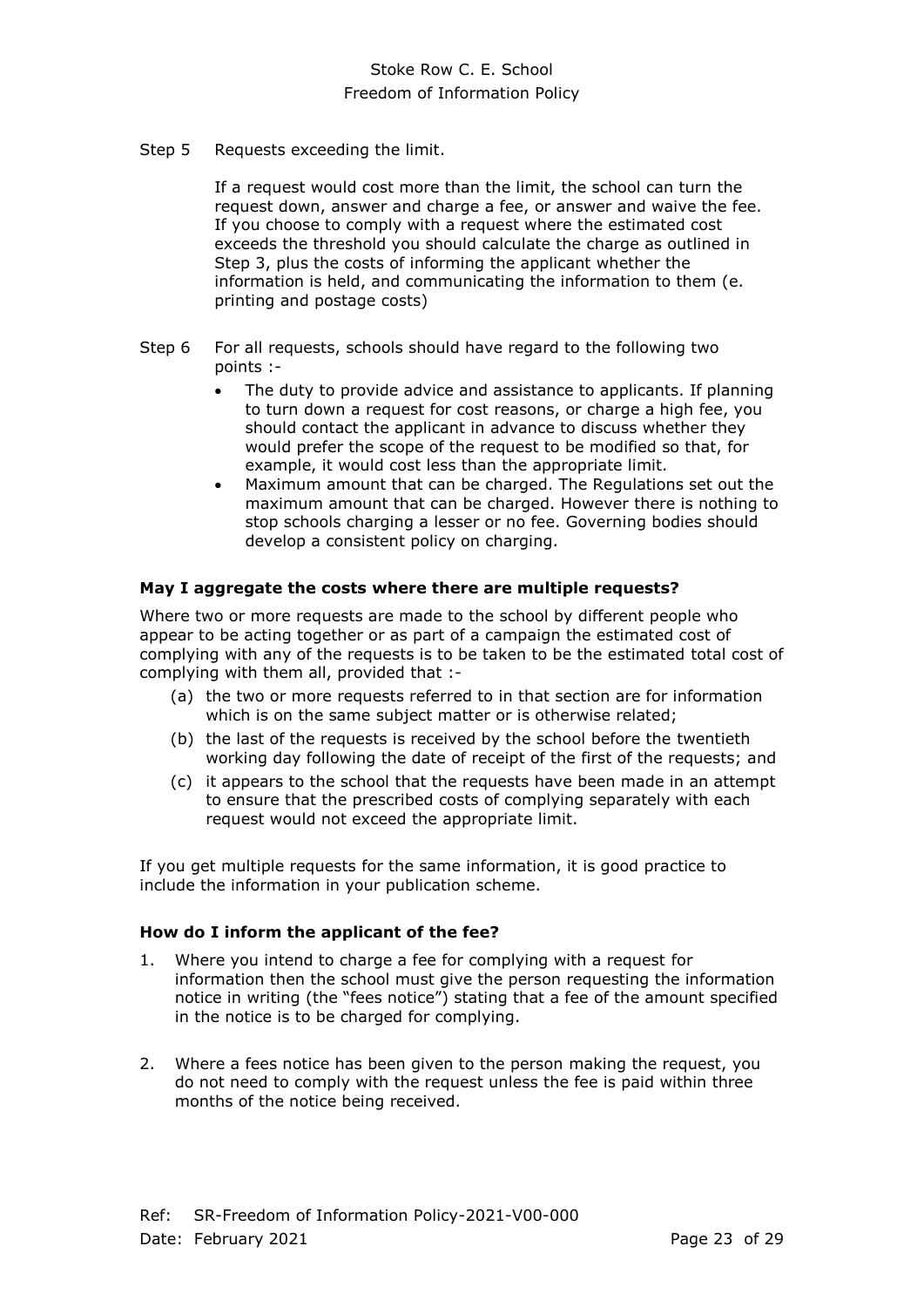# <span id="page-23-0"></span>**Appendix 5 – Standard Letters**

The standard letters are provided as a guide to the responses you should send to enquirers, when you need to inform the enquirer that:

- 1. The school does not hold the requested information
- 2. You are transferring the request to another public body
- 3. You need clarification of their request
- 4. The information they are requesting is already publicly available
- 5. You intend to charge for providing the information

Examples of these letters may be found in the following sections. These letters should always include the school letterhead.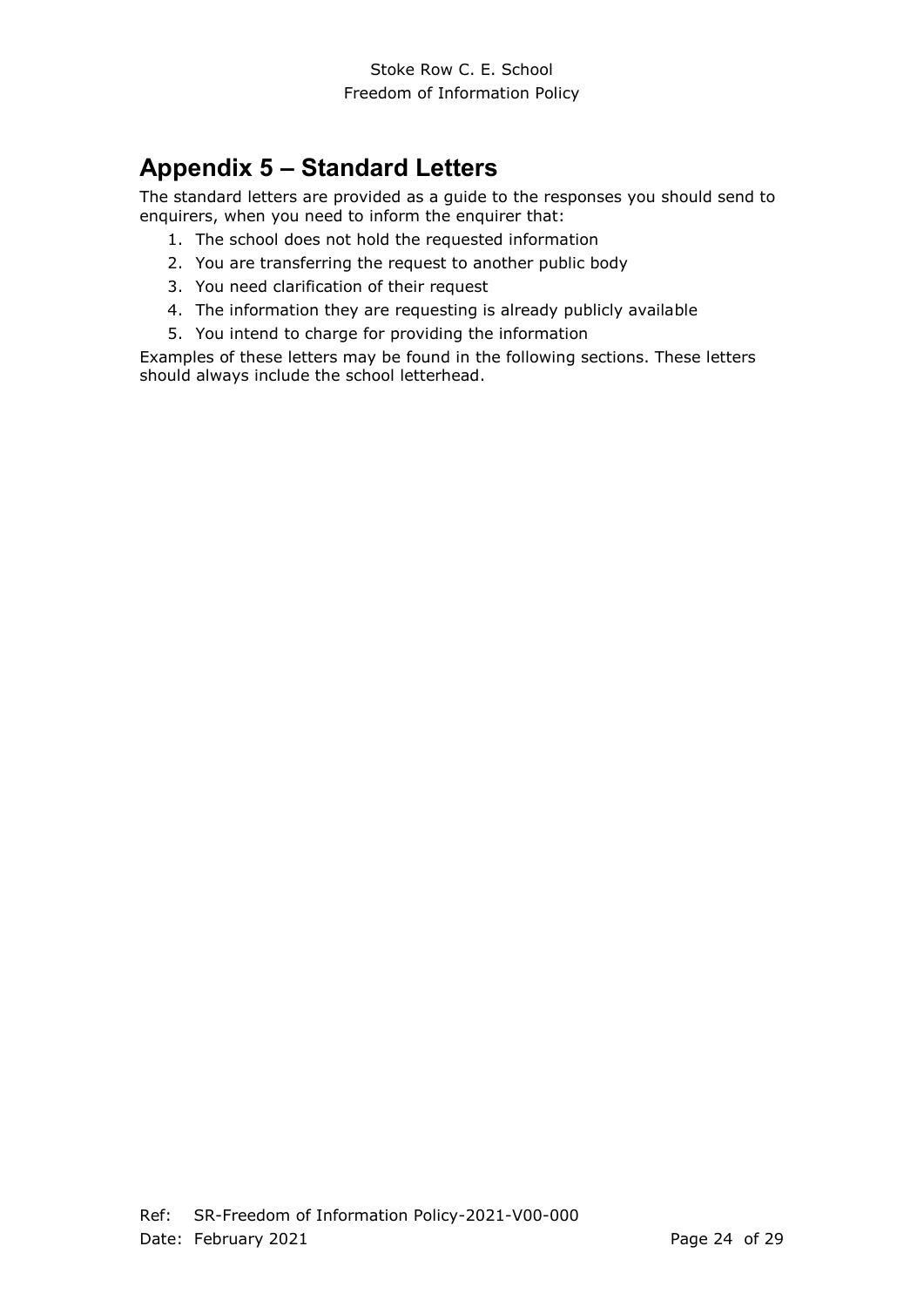# **1. The school does not hold the requested information**

| {School Letterhead}                                                                                                                                                                                                                                                                                                                                              |
|------------------------------------------------------------------------------------------------------------------------------------------------------------------------------------------------------------------------------------------------------------------------------------------------------------------------------------------------------------------|
| {Applicant Address}                                                                                                                                                                                                                                                                                                                                              |
| {Date}                                                                                                                                                                                                                                                                                                                                                           |
|                                                                                                                                                                                                                                                                                                                                                                  |
| Dear {Name},                                                                                                                                                                                                                                                                                                                                                     |
| Thank you for your request for information received on {Date}.                                                                                                                                                                                                                                                                                                   |
| We have conducted a thorough search of our records and unfortunately we are<br>unable to locate the information you requested. This may be because the<br>school has never held this information or that the information is older than the<br>statutory requirements for retention and has been legally destroyed in<br>accordance with our retention schedules. |
| If you have any comments relating to how your request has been handled by<br>our school, please contact {Name and address of contact for complaints<br>procedure}.                                                                                                                                                                                               |
| Yours sincerely,                                                                                                                                                                                                                                                                                                                                                 |
|                                                                                                                                                                                                                                                                                                                                                                  |
| {Name}<br>{Title}                                                                                                                                                                                                                                                                                                                                                |
|                                                                                                                                                                                                                                                                                                                                                                  |
|                                                                                                                                                                                                                                                                                                                                                                  |
|                                                                                                                                                                                                                                                                                                                                                                  |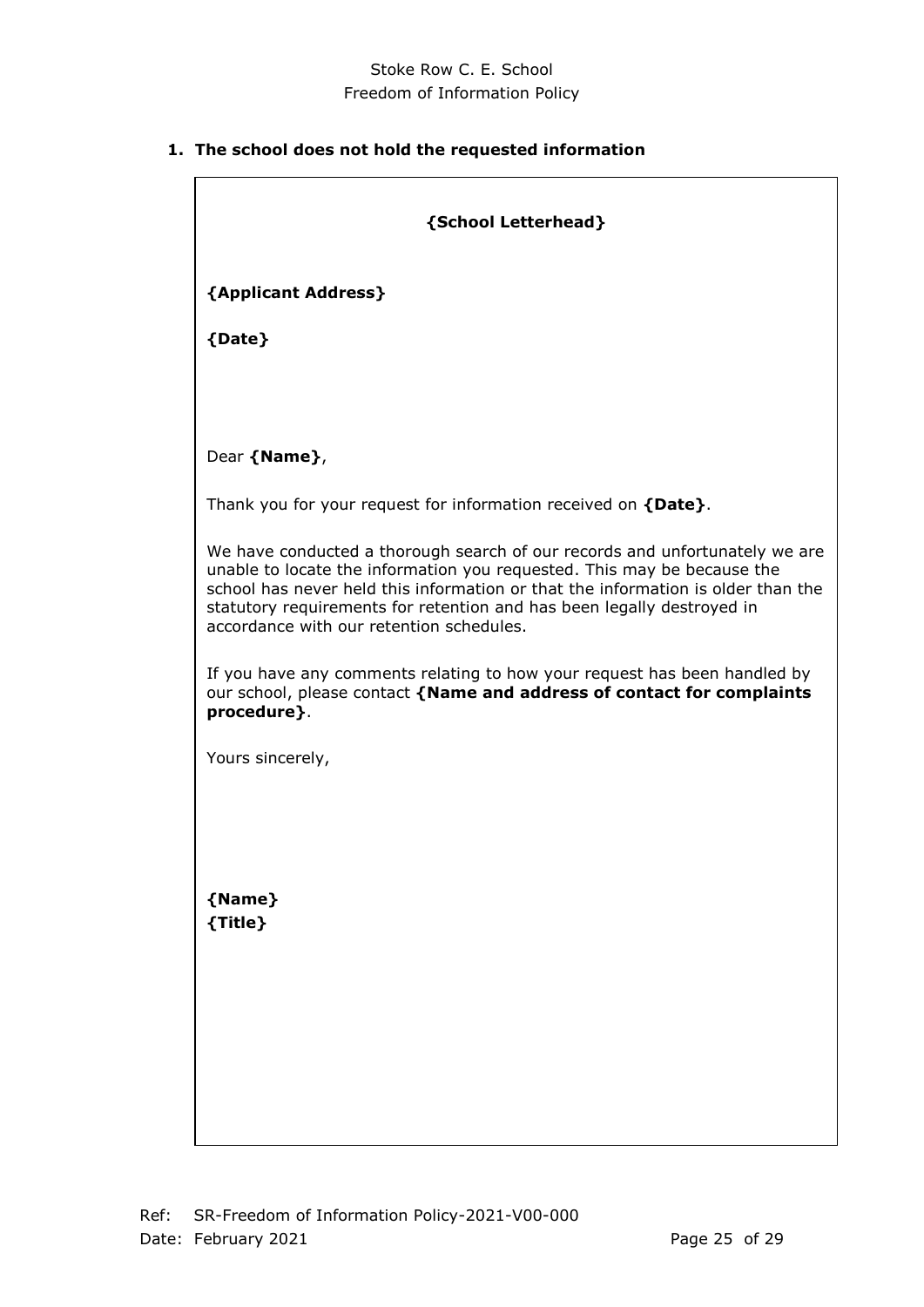**2. You are transferring the request to another public body**

| {School Letterhead}                                                                                                                                                                                                                                                                                                              |
|----------------------------------------------------------------------------------------------------------------------------------------------------------------------------------------------------------------------------------------------------------------------------------------------------------------------------------|
| {Applicant Address}                                                                                                                                                                                                                                                                                                              |
| {Date}                                                                                                                                                                                                                                                                                                                           |
|                                                                                                                                                                                                                                                                                                                                  |
| Dear {Name},                                                                                                                                                                                                                                                                                                                     |
| Thank you for your request for information, received on $\{Date\}$ . To the best<br>of our knowledge the requested information is not held within the school.<br>However, we believe that {Name and address of organisation} may hold<br>the information you require. We will therefore need to transfer the request to<br>them. |
| If you have an objection to this transfer you should let us know as soon as<br>possible by writing to {Address} or telephoning {Telephone number} and<br>asking for {Name of Officer dealing with the request}.                                                                                                                  |
| If you have any comments relating to how your request has been handled by<br>our school, please contact {Name and address of contact for complaints<br>procedure }.                                                                                                                                                              |
| Yours sincerely,                                                                                                                                                                                                                                                                                                                 |
|                                                                                                                                                                                                                                                                                                                                  |
|                                                                                                                                                                                                                                                                                                                                  |
| {Name}<br>{Title}                                                                                                                                                                                                                                                                                                                |
|                                                                                                                                                                                                                                                                                                                                  |
|                                                                                                                                                                                                                                                                                                                                  |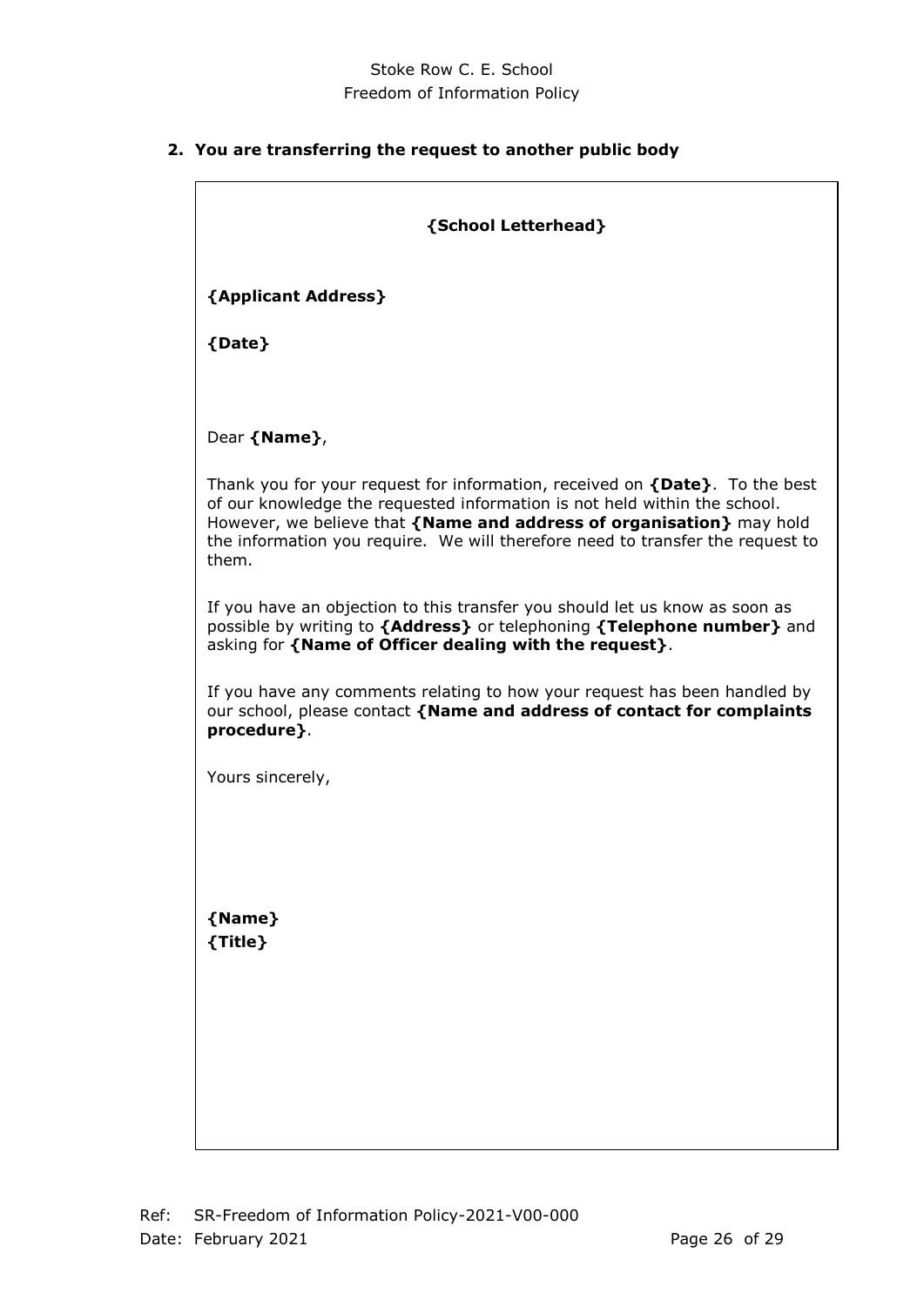# **3. You need clarification of their request**

| {School Letterhead}                                                                                                                                                                                                                                                                                                                                                                                         |
|-------------------------------------------------------------------------------------------------------------------------------------------------------------------------------------------------------------------------------------------------------------------------------------------------------------------------------------------------------------------------------------------------------------|
| {Applicant Address}                                                                                                                                                                                                                                                                                                                                                                                         |
| {Date}                                                                                                                                                                                                                                                                                                                                                                                                      |
|                                                                                                                                                                                                                                                                                                                                                                                                             |
| Dear {Name},                                                                                                                                                                                                                                                                                                                                                                                                |
| Thank you for your request for information received on {Date}. From the<br>information described, we have been unable to identify the information you<br>require.                                                                                                                                                                                                                                           |
| Could you please give us more information relating to: {Include specific<br>information you require, try to ensure that terms that may be<br>unfamiliar to the requestor are explained}.                                                                                                                                                                                                                    |
| The Freedom of Information Act 2000 requires that we deal with requests such<br>as this within 20 working days. We are not required to include any time whilst<br>waiting for clarification of a request. We will endeavour to proceed with your<br>request as soon as you supply the information required. If we have not<br>received a reply within three months we will treat this request as cancelled. |
| If you have any comments relating to how your request has been handled by<br>our school, please contact {Name and address of contact for complaints<br>procedure}.                                                                                                                                                                                                                                          |
| Yours sincerely,                                                                                                                                                                                                                                                                                                                                                                                            |
| {Name}<br>${$                                                                                                                                                                                                                                                                                                                                                                                               |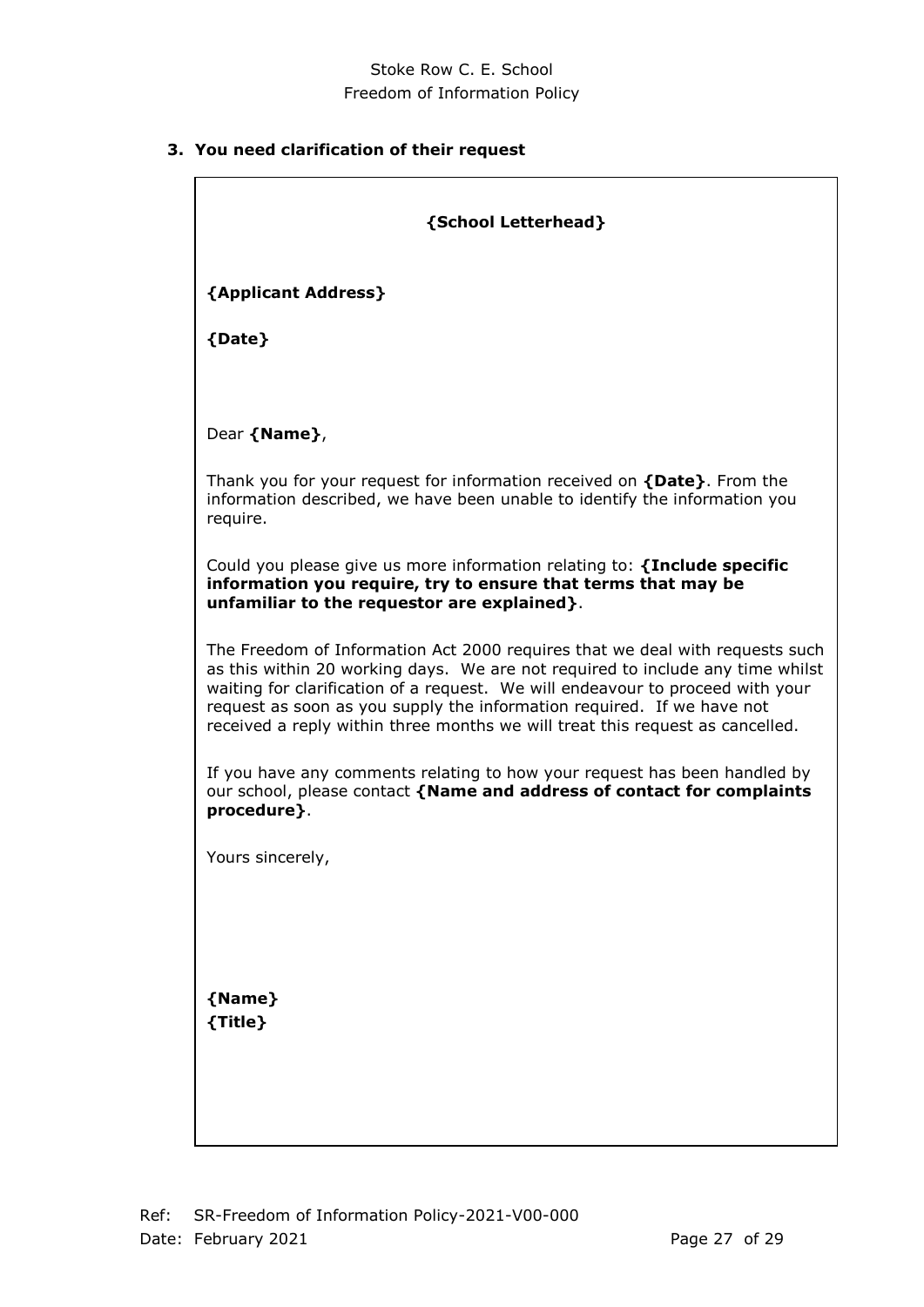# **4. The information they are requesting is already publicly available**

| {School Letterhead}                                                                                                                                                                              |
|--------------------------------------------------------------------------------------------------------------------------------------------------------------------------------------------------|
| {Applicant Address}                                                                                                                                                                              |
| {Date}                                                                                                                                                                                           |
|                                                                                                                                                                                                  |
|                                                                                                                                                                                                  |
| Dear {Name},                                                                                                                                                                                     |
| Thank you for your request for information, received on {Date}.                                                                                                                                  |
| The information which you requested is already available to the public via our<br>school publication scheme, which is available from the school office or on our<br>website { Website address }. |
| If you have any comments relating to how your request has been handled by<br>our school, please contact {Name and address of contact for complaints<br>procedure}.                               |
| Yours sincerely,                                                                                                                                                                                 |
|                                                                                                                                                                                                  |
|                                                                                                                                                                                                  |
| {Name}<br>{Title}                                                                                                                                                                                |
|                                                                                                                                                                                                  |
|                                                                                                                                                                                                  |
|                                                                                                                                                                                                  |
|                                                                                                                                                                                                  |
|                                                                                                                                                                                                  |
|                                                                                                                                                                                                  |